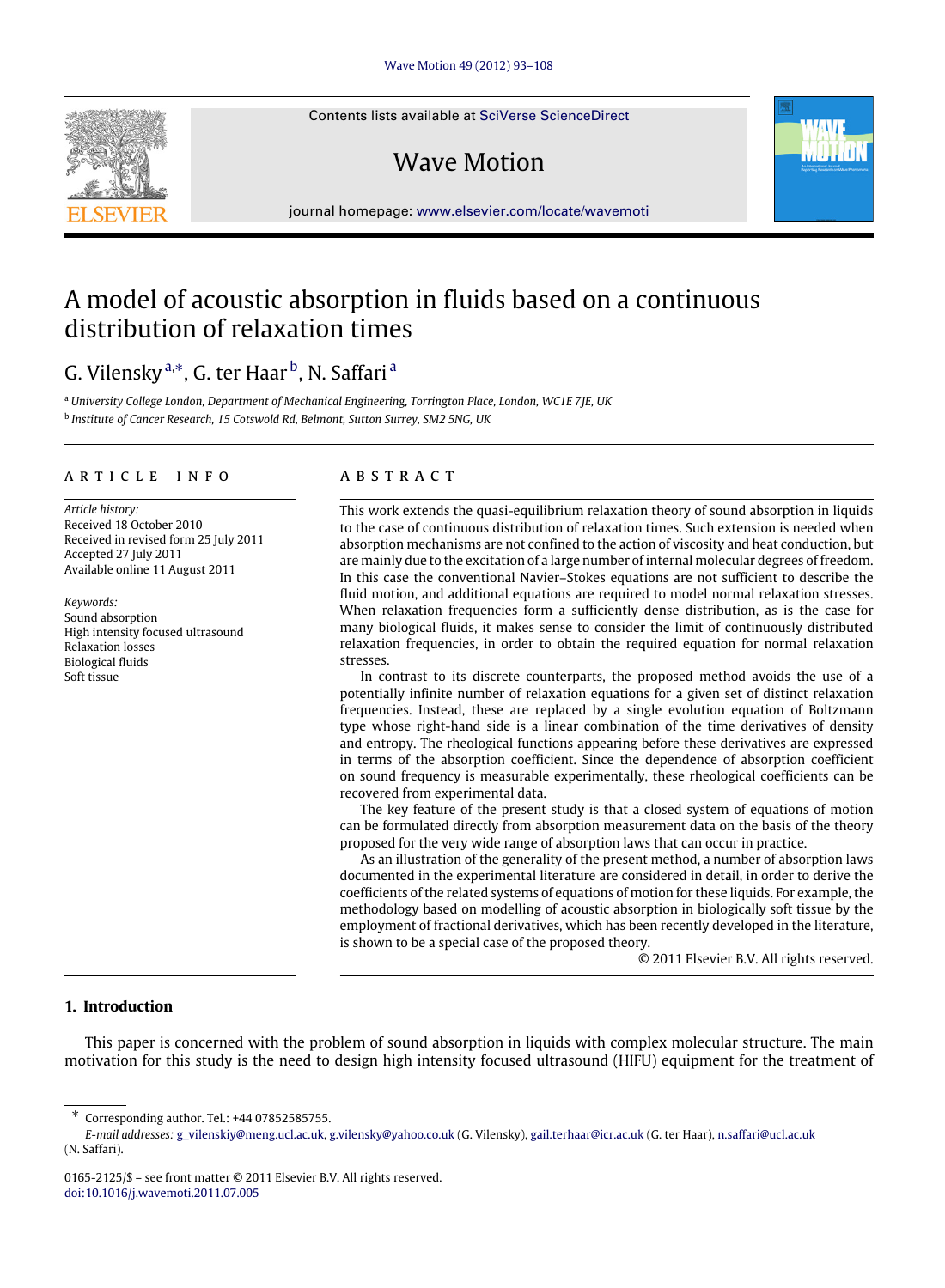oncological disease. The related medical procedure relies on the ability to convert the energy of an ultrasound beam, which is focused on a tumour, into a thermal field whose temperature is sufficient to denature cellular proteins. The central mechanism involved in this process is ultrasound absorption.

When dissipation due to the relaxation mechanisms associated with the redistribution of the energy of macroscopic motion into the internal degrees of freedom of molecular motion is weak, acoustic losses can be accounted for by conventional viscosities and heat conductivity. The related small amplitude linear theory based on the Navier–Stokes model then gives a quadratic dependency of sound absorption coefficient on frequency, [\[1–3\]](#page-14-0).

However, for example, in biological tissue the effects of viscosity and heat conduction are small compared to relaxation losses (see [\[4\]](#page-14-1) and the references therein). Experiments have shown that, for a wide range of frequencies, dependence of absorption on frequency obeys a power law whose exponent is close to unity, rather than the conventional quadratic law [\[5–8\]](#page-14-2).

For several decades this constituted the major difficulty in formulating the time-domain wave equation needed, for example, for efficient numerical modelling of problems with realistic geometries. A method of constructing such a wave equation was proposed by [\[9\]](#page-14-3). In this paper Szabo constructs a dispersion relation with the required properties in the frequency domain by the analysis of related wave operators and causality considerations. A linear wave equation in the time domain was then recovered from the dispersion relation via a Fourier inversion. A modification of Szabo's wave operator, originally obtained in terms of generalized functions, has been proposed in [\[10\]](#page-14-4), where it was recast as an integro-differential operator where the lossy term was represented by a fractional derivative with respect to the time variable. A generalization of this model, for the case in which attenuation results from the spatial microstructure of the propagation medium, is presented in [\[11\]](#page-14-5). In contrast to the time-varying Caputo fractional derivative used originally by them in Ref. [\[10\]](#page-14-4), in [\[11\]](#page-14-5) Chen and Holm use a fractional Laplacian, which involves a space-varying fractional derivative. Further development of this approach and its numerical implementation can be found in [\[12\]](#page-14-6).

A fractal viscoelastic model with an infinite number of alternating nested springs and dash-pots was recently proposed [\[13\]](#page-14-7) in order to give physical justification for the power law absorption

$$
\alpha_{ab} \sim |\omega|^{\chi}, \tag{1}
$$

where  $\omega$  is the sound frequency. In this approach permissible values of the power law exponent  $\chi$  were found to be given by the expression

<span id="page-1-0"></span>
$$
\chi = \frac{3}{2} - \frac{1}{2^{N+1}} + \frac{1}{2^{M+1}},\tag{2}
$$

where integer numbers *N* and *M* define the depth of recursion of the dampers and the springs, respectively. In the linear limit the fractional wave equation obtained in [\[12\]](#page-14-6) was recovered. The major drawback of this model, however, is that it does not allow for the power law exponent  $\chi$  to take arbitrary real values such as, for example,  $\chi=\sqrt{3},\pi/2$ , etc. Instead, the experimentally measured power law exponent  $\chi$  must be represented by the nearest value allowed by the right-hand side of the above formula. Consequently, the refinement of the experimental value of  $\chi$  is not parallelled by the refinement of the governing equation. The choice of numbers *N* and *M* may also be non-unique, *i.e.*, different configurations of dash-pots and springs may result in the same law of absorption. For example,  $\chi = 1.5$  for any  $N = M$ .

These difficulties can be overcome if fractional time derivatives in the relationship between the stress and strain tensors are used (see [\[14\]](#page-14-8) and the references therein). This makes it possible to account for an arbitrary power law exponent.

However, if the absorption coefficient of a liquid does not obey the power law, as is often the case, say, in the food industry, [\[15\]](#page-14-9), then a more generic approach may be required. The large variety of absorption laws for different applications in a number of liquids shows the need for a unifying approach to the problem.

The aim of the present work is to formulate a phenomenological theory of sound absorption in liquids from the standpoint of relaxation theory, with a continuous distribution of relaxation frequencies.

The relaxation theory of absorption and dispersion of acoustic waves was proposed for the first time by [\[16\]](#page-14-10) (see also [\[17\]](#page-14-11)). There appears to be no comprehensive recent review of the different relaxation theories applied to acoustics, but a detailed treatment of the subject can be found in [\[18\]](#page-14-12).

The derivation of a linear wave equation for an inhomogeneous medium with absorption dominated by a multiple, but finite, number of relaxation processes was proposed in [\[4\]](#page-14-1). Its analysis builds on the extensive previous research in the area summarized in [\[18,](#page-14-12)[1\]](#page-14-0) and more recently [\[3\]](#page-14-13). The authors of [\[4\]](#page-14-1) employ the irreversible thermodynamic theory used to describe chemical relaxations in an electrolyte.

Experiments carried out in tissues such as liver, and in protein solutions, demonstrate that the major part of the ultrasound absorption arises at a molecular, rather than cellular, or higher, level of organization, [\[6,](#page-14-14)[5\]](#page-14-2). There exists a broadband statistical distribution of relaxation frequencies over the four orders of magnitude starting at 0.1 MHz, i.e. over the whole range of frequencies available for observations. Consequently, it is argued in the literature, [\[19,](#page-14-15)[6,](#page-14-14)[5](#page-14-2)[,3\]](#page-14-13) that continuously distributed relaxations should be used to model relaxation losses, since the assumption of a finite number of relaxation processes is not sufficient to derive a power law of absorption.

In a wider scientific context, the assumption of an infinite number of relaxation processes has been used to derive the power law relationship for a number of physical problems other than acoustics. The details of such models and of those key aspects not discussed here can be found in [\[20–23\]](#page-14-16).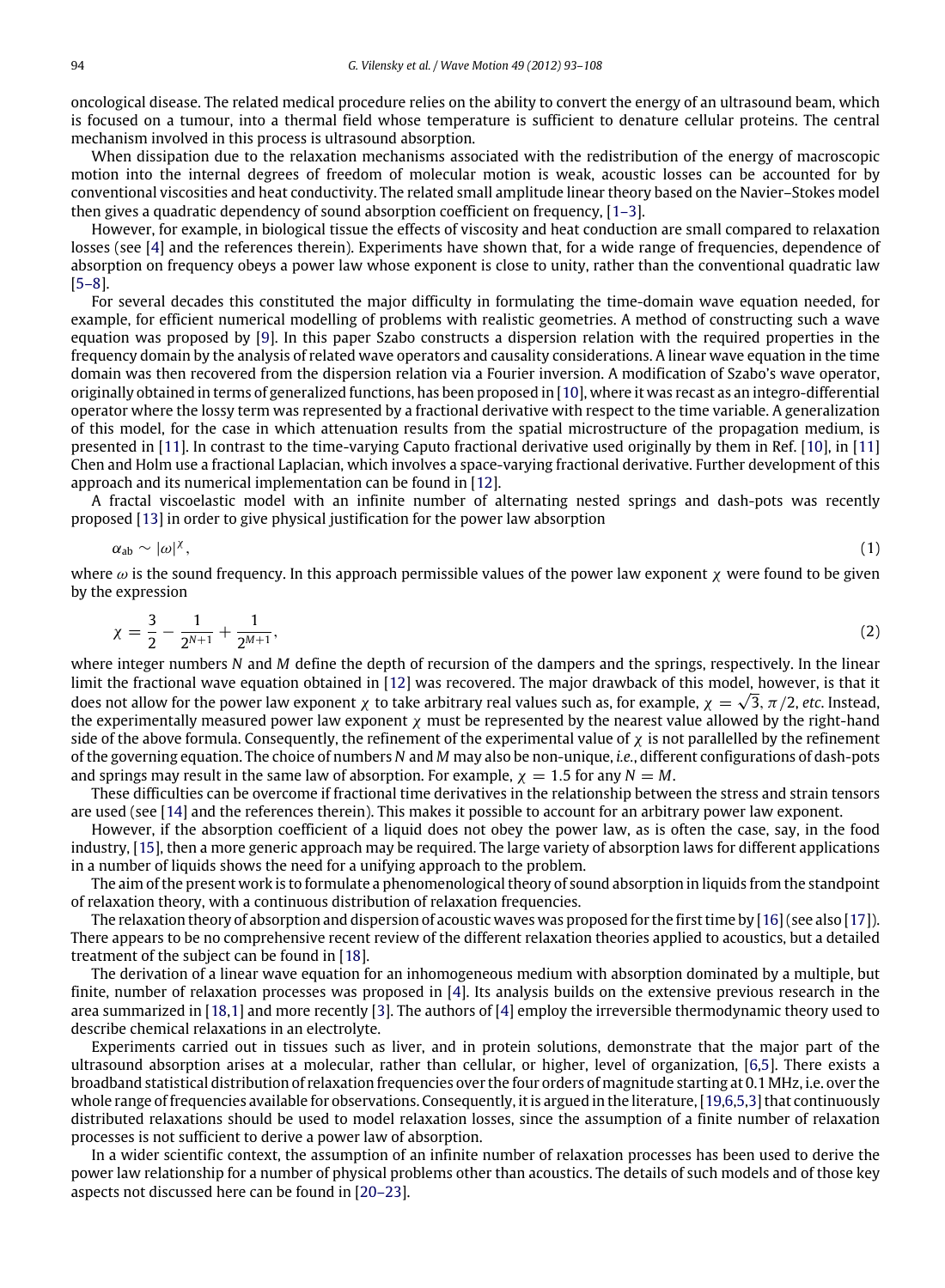In this paper we construct such a physical model with a continuous distribution of relaxations. It is based on the phenomenological theory of relaxation processes which have a long history in physics literature and was recently summarized in a monograph in which references to other relevant publications can be found, [\[24\]](#page-14-17); also see [\[25\]](#page-14-18). The present work is confined to relaxation mechanisms which result from changes in normal stresses. More specifically, we are interested in the local mechanisms of irreversible energy loss caused by uniform compression or expansion of a medium for which all components remain unchanged, rather than the losses caused by friction between different layers of a medium which move with different velocities (for a more detailed discussion of this issue see [\[26\]](#page-14-19)). No attempt is made to model effects of shear viscosity and heat conduction beyond the conventional Navier–Stokes approach, since this topic goes far beyond the scope of this paper.

Section [2](#page-2-0) summarizes the related thermodynamic and relaxation theories used in Section [3](#page-4-0) to derive the system of equations with continuously distributed relaxations. Section [4](#page-5-0) derives the expressions for the unknown phenomenological coefficients of these systems in terms of the frequency-domain absorption coefficient which may be determined by experiment. This is the main result of the work, since it makes it possible to formulate a closed system of equations of motion in physical time-space domain directly from experimental data for absorption measurements. Section [5](#page-8-0) provides examples of application of the proposed theory. In particular, it considers the model of absorption in soft tissue with continuously distributed relaxations. The above mentioned fractional derivative model originally discovered from analysis of dispersion relations, [\[9\]](#page-14-3), is recovered as a special case of the approach proposed in the present work which, we believe, provides a more fundamental treatment of this problem.

#### <span id="page-2-0"></span>**2. Relaxation equations**

The basis for the different relaxation theories of absorption is often hidden in the underlying thermodynamic theory assumptions. In the absence of a well developed statistical theory for liquids with complex molecular structure, a number of phenomenological non-equilibrium thermodynamic models has been proposed to date. In this paper we examine the approach which builds upon the original quasi-equilibrium thermodynamic model used by [\[16,](#page-14-10)[17\]](#page-14-11), in order to derive a closed system of governing equations.

This model assumes that every sufficiently small but macroscopic fluid element is locally in a state of thermodynamic equilibrium. The Gibbs equation is postulated as the definition of entropy *s* so that for a homogeneous medium

<span id="page-2-1"></span>
$$
Tds = de + pdv,
$$
\n(3)

where  $v = 1/\rho$  and *e* are the specific volume and the internal energy per unit mass,  $\rho$  is the density. The pressure, p, and the temperature, *T* , retain their conventional meanings.

The parameters of the relaxation processes do not enter the entropy Eq. [\(3\),](#page-2-1) or other thermodynamic relations explicitly. In a quasi-equilibrium approach relaxations are taken into account via an equation of state.

Apart from the usual thermodynamic parameters such as ρ and *s* each elementary macroscopic volume of a nonequilibrium medium is characterized by a set of internal parameters ξ*k*(*t*), where *k* is a positive number. Each parameter ξ*k*(*t*) describes the related *k*-th internal molecular relaxation process. During this process the parameter ξ*<sup>k</sup>* recovers its equilibrium value  $\xi_k^o = \xi_k^o(\rho, s)$ . The difference  $\xi_k(t) - \xi_k^o$  characterizes the departure of the medium from equilibrium and is assumed to be small. The time derivative of the parameter  $\xi_k(t)$  is then expanded in a power series in  $(\xi_k-\xi_k^o)$ . Since at equilibrium dξ*k*/d*t* must be zero and ξ*k*(*t*) must remain finite at all times, this results in the relaxation equation (for details see [\[17\]](#page-14-11))

<span id="page-2-2"></span>
$$
\frac{d\xi_k}{dt} = -\frac{1}{\tau_k}(\xi_k - \xi_k^0) + O((\xi_k - \xi_k^0)^2),\tag{4}
$$

where τ*<sup>k</sup>* is the relaxation time. In general, τ*<sup>k</sup>* depends on the temperature *T* and pressure *p*. Here we assume that the relaxation parameters ξ*<sup>k</sup>* can be chosen so that linear interaction terms of the form

$$
\sum_{j \neq k} \frac{1}{\tau_{kj}} (\xi_j - \xi_j^o) \tag{5}
$$

which, in general, can appear on the right-hand side of the Taylor series expansion [\(4\)](#page-2-2) are removed via the diagonalization procedure, so that only the *k*-th term of this sum is present. Hence, if direct interaction between any two relaxation processes *j* and *k* takes place, it must be a higher order effect.

The equations governing the behaviour of the normal stresses in the presence of relaxation processes can be obtained using the methodology developed in [\[16,](#page-14-10)[17,](#page-14-11)[2](#page-14-20)[,27\]](#page-14-21).

For the *k*-th relaxation process, we define the pressure increment  $p_k^r(\rho, s, \xi_k)$  over the equilibrium pressure  $p(\rho, s)$ . For small perturbations of the relaxation parameter  $\xi_k$  from its equilibrium value  $\xi_k^o$  the pressure increment  $p_k^r(\rho,s,\xi_k)$  can be expanded into the power series in ( $\xi_k-\xi_k^o$ ), and with the same accuracy as for the relaxation equation [\(4\)](#page-2-2) we can write

<span id="page-2-3"></span>
$$
p_k^r(\rho, s, \xi_k) = a_k(\rho, s)(\xi_k - \xi_k^0) + O((\xi_k - \xi_k^0)^2),
$$
\n(6)

where  $a_k(\rho, s)$  is an unknown coefficient. The zeroth order term is absent in [\(6\),](#page-2-3) since  $p_k^r = 0$  at equilibrium.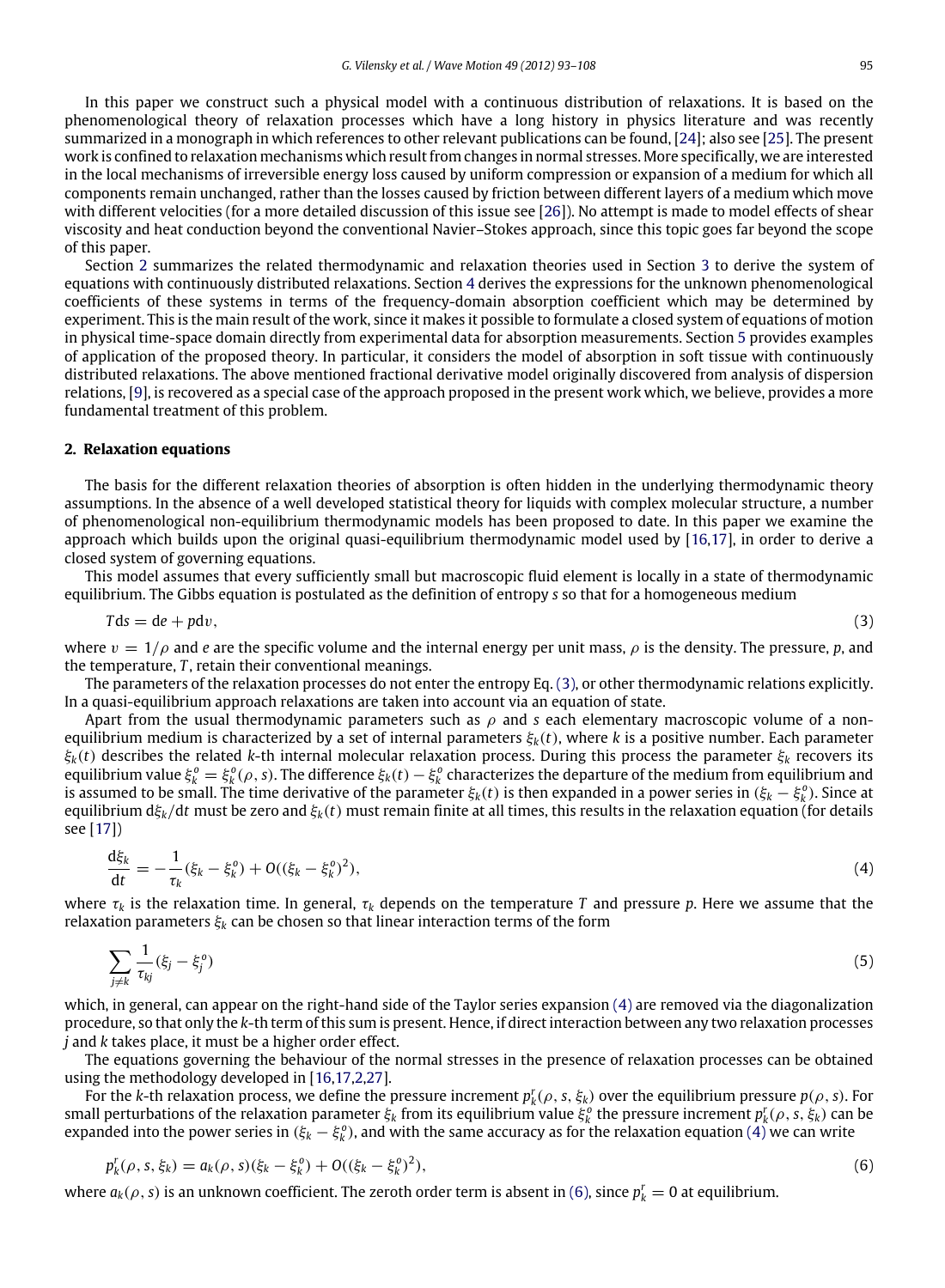Since the theory is linear in  $(\xi_k - \xi_k^0)$ , the total pressure  $p_{\Sigma}$  is equal to the quasi-equilibrium pressure  $p(\rho, s)$  plus the sum of pressure increments due to each relaxation process

<span id="page-3-4"></span>
$$
p_{\Sigma} = p(\rho, s) + \sum_{(k)} p_k^r(\rho, s, \xi_k).
$$
\n(7)

We also introduce the relaxation pressure  $p_k(\rho, s, \xi_k)$  of the *k*-th relaxation process, that is, the pressure which would exist in the absence of all other relaxation processes:

<span id="page-3-3"></span>
$$
p_k(\rho, s, \xi) = p(\rho, s) + p_k^r(\rho, s, \xi).
$$
\n(8)

Taking the time derivative of [\(6\)](#page-2-3) we obtain the equation

$$
\frac{\mathrm{d}}{\mathrm{d}t}p_k^r = m_\rho^k \frac{\mathrm{d}\rho}{\mathrm{d}t} + m_s^k \frac{\mathrm{d}s}{\mathrm{d}t} + a_k \frac{\mathrm{d}\xi_k}{\mathrm{d}t}.\tag{9}
$$

Since  $a_k(\xi_k - \xi_k^0) = p_k(\rho, s, \xi) - p(\rho, s)$ , here

<span id="page-3-0"></span>
$$
m_{\rho}^{k} \equiv \frac{\partial}{\partial \rho} \{ a_{k} (\xi_{k} - \xi_{k}^{o}) \}_{s} = \left( \frac{\partial p_{k}}{\partial \rho} - \frac{\partial p}{\partial \rho} \right)_{s},
$$
\n(10)

<span id="page-3-1"></span>
$$
m_s^k \equiv \frac{\partial}{\partial s} \{ a_k (\xi_k - \xi_k^o) \}_\rho = \left( \frac{\partial p_k}{\partial s} - \frac{\partial p}{\partial s} \right)_\rho.
$$
\n(11)

The right-hand side of [\(10\)](#page-3-0) is the difference of the square of the local speed of sound in the medium when only the *k*-th relaxation process is excited, and the square of the local speed of sound in the absence of relaxation phenomena, respectively. As shown in [\[17\]](#page-14-11), according to Le Chatelier's principle,  $m_\rho^k>0.$  The right-hand side of [\(11\)](#page-3-1) is proportional to the difference between the rate of temperature change per unit volume expansion when only the k-th relaxation process is excited and the rate of temperature change per unit volume expansion in the absence of relaxation phenomena.

It follows from [\(4\)](#page-2-2) and [\(6\)](#page-2-3) that

<span id="page-3-2"></span>
$$
a_k \frac{\mathrm{d}\xi_k}{\mathrm{d}t} = -\frac{a_k}{\tau_k} (\xi_k - \xi_k^o) = -\frac{1}{\tau_k} p_k^r. \tag{12}
$$

Substitution of expression [\(12\)](#page-3-2) into [\(9\)](#page-3-3) results in the following equations for the pressure increments  $p_k^r$ 

<span id="page-3-5"></span>
$$
\frac{\mathrm{d}}{\mathrm{d}t}p_k^r = m_\rho^k \frac{\mathrm{d}\rho}{\mathrm{d}t} + m_s^k \frac{\mathrm{d}s}{\mathrm{d}t} - \frac{1}{\tau_k}p_k^r. \tag{13}
$$

Coefficients  $m_{\rho}^k$  and  $m_{\tilde{S}}^k$  are functions of  $\rho$ , *s*,  $\tau_k$  and  $\xi_k$ . However, since

$$
m_{\rho}^{k} = -a_{k} \frac{\partial \xi_{k}^{\rho}}{\partial \rho} + \frac{\partial a_{k}}{\partial \rho} (\xi_{k} - \xi_{k}^{\rho}) \quad \text{and} \quad m_{s}^{k} = -a_{k} \frac{\partial \xi_{k}^{\rho}}{\partial s} + \frac{\partial a_{k}}{\partial s} (\xi_{k} - \xi_{k}^{\rho}), \tag{14}
$$

to leading order, the dependence on  $\xi_k$  can be neglected and the coefficients  $m_\rho^k$  and  $m_s^k$  can be treated as the phenomenological functions to be determined by experiment.

The governing system can be closed if Eqs. [\(7\)](#page-3-4) and [\(13\)](#page-3-5) are supplemented by the equation of continuity, compressible Navier–Stokes equations, energy equation and the caloric equation of state relating the specific internal energy *e*, density and temperature [\[17,](#page-14-11)[28\]](#page-14-22):

<span id="page-3-8"></span>
$$
\frac{\mathrm{d}\rho}{\mathrm{d}t} + \rho \mathrm{div}(\underline{v}) = 0,\tag{15}
$$

$$
\rho \frac{\mathrm{d}v_i}{\mathrm{d}t} = -\frac{\partial}{\partial x_i} p_{\Sigma} + \frac{\partial}{\partial x_k} \sigma'_{ik},\tag{16}
$$

$$
\rho \frac{\mathrm{d}e}{\mathrm{d}t} = -p_{\Sigma} \mathrm{div}(\underline{v}) + \sigma'_{ik} \frac{\partial v_i}{\partial x_k} + \mathrm{div}(\kappa \nabla T),\tag{17}
$$

<span id="page-3-7"></span>
$$
e = e(\rho, T),\tag{18}
$$

where  $\underline{v} = (v_1, v_2, v_3)$  is the velocity vector,  $\underline{r} = (x_1, x_2, x_3)$  is the position vector,  $\sigma'_{ik}$  is the viscous stress tensor defined by Eq. [\(19\)](#page-3-6)

<span id="page-3-6"></span>
$$
\sigma'_{ik} = \eta \left( \frac{\partial v_i}{\partial x_k} + \frac{\partial v_k}{\partial x_i} - \frac{2}{3} \delta_{ik} \frac{\partial v_l}{\partial x_l} \right) + \zeta \delta_{ik} \frac{\partial v_l}{\partial x_l},\tag{19}
$$

 $\eta$  is the shear viscosity,  $\zeta$  is the volume viscosity,  $\kappa$  is the coefficient of heat conductivity. The summation operation is carried out with respect to the repeating subscripts.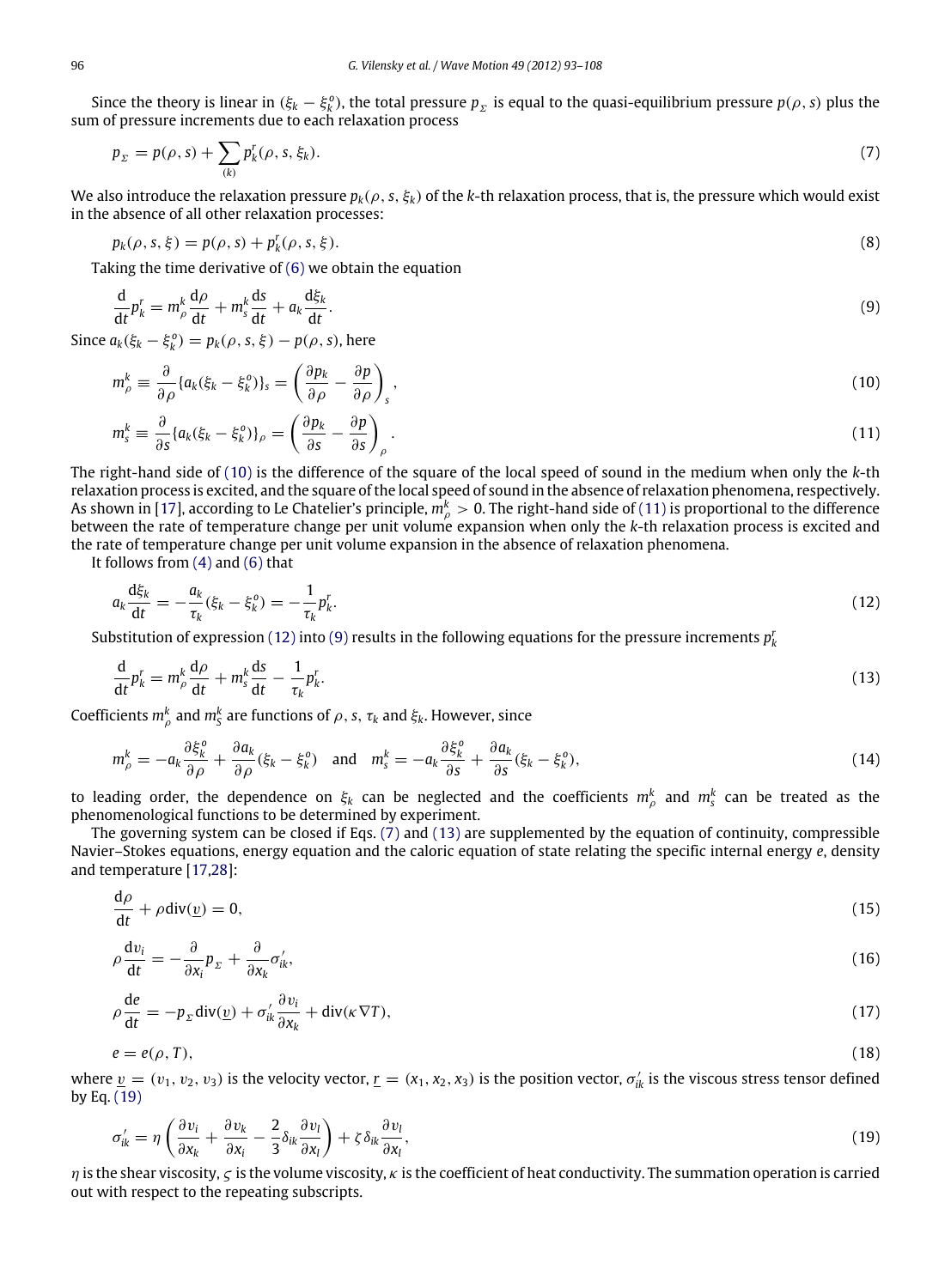For complex media like biological fluids and soft tissue the structure of the caloric equation of state [\(18\)](#page-3-7) is largely unknown to-date. For the purposes of the present work, it is convenient to use the following well-known thermodynamic relationship

$$
\mathrm{d}e = \left(p - \frac{\rho T \beta c_s^2}{\gamma}\right) \frac{1}{\rho^2} \mathrm{d}\rho + c_v \mathrm{d}T,\tag{20}
$$

where  $\beta$  is the coefficient of thermal expansion,  $c_s$  is the speed of sound at constant entropy,  $\gamma = c_p/c_v$  is the specific heat ratio,  $c_v$  and  $c_p$  are the specific heats at constant volume and pressure, respectively.

No linearity assumptions are made about the quasi-equilibrium thermodynamic equation of state *p*(ρ, *s*). It is taken in generic form here, since in biological fluids it is often the thermodynamic equation of state that is the main source of non-linearity.

## <span id="page-4-0"></span>**3. Continuously distributed relaxations**

To extend the above theory to continuous distribution of relaxation times, instead of  $p^r_k$ ,  $m^k_\rho$  and  $m^k_s$ , it is convenient to introduce the functions:

$$
\hat{p}^r(\varpi) = \varpi^{-1} p_k^r, \qquad \hat{m}_\rho(\varpi) = \varpi^{-1} m_\rho^k, \qquad \hat{m}_s(\varpi) = \varpi^{-1} m_s^k,
$$
\n(21)

where  $\bar{\omega} = 1/\tau_k$  is a relaxation frequency. As opposed to the discrete set of parameters  $\{\tau_k\}$ , we now assume that  $\tau_k > 0$  is a continuous variable. Thus the variable  $\omega$  is allowed to vary continuously also. Hence, every relaxation process is characterized by the relaxation frequency  $\varpi$ , and we shall now consider the relaxation pressure increment per unit relaxation frequency  $\hat{p}^r$ , instead of the relaxation pressure increment  $p^r_k$ .

Assume everywhere in what follows that the variations of the relaxation times  $\tau_k(T, p)$  due to temperature and pressure changes are negligible, and  $\bar{\omega}$  can be considered as a parameter independent of the macroscopic time t and the position vector. Eq. [\(13\)](#page-3-5) can then be rewritten as

<span id="page-4-2"></span>
$$
\frac{\partial \hat{p}^r}{\partial t} + \underline{v} \cdot \nabla \hat{p}^r + \omega \hat{p}^r = \hat{m}_\rho \frac{d\rho}{dt} + \hat{m}_s \frac{ds}{dt}.
$$
\n(22)

The summation in Eq. [\(7\)](#page-3-4) is substituted by the integral over the entire range of relaxation frequencies  $\varpi$ :

<span id="page-4-1"></span>
$$
p_{\Sigma} = p(\rho, s) + \int_0^\infty \hat{p}^r(\omega, t, \underline{r}) d\omega.
$$
 (23)

Note that the function  $p_{\Sigma}$  does not depend on  $\varpi$ , since  $\varpi$  enters the last formula as an integration variable. Neither do any of the unknown variables  $\underline{v}$ ,  $\rho$ ,  $e$ ,  $s$  or  $T$  in the governing system [\(15\)–\(20\)](#page-3-8) depend on  $\varpi$ , since the only  $\varpi$ dependent function  $\hat{p}^r$  appears in this system via the function  $p_{\Sigma}$  given by Eq. [\(23\),](#page-4-1) that is, in the integral with respect to  $\varpi$ . Consequently, if we define functions  $p^r(\tau),$   $m_\rho(\tau)$  and  $m_s(\tau)$  of a new independent variable  $\tau$  that has the dimension of time as the Laplace inversions of functions  $\hat p^r(\varpi),\hat m(\varpi)$  and  $\hat m_s(\varpi)$  with respect to variable  $\varpi$  , that is,

$$
\hat{p}^r = \int_0^\infty p^r(\tau) e^{-\varpi \tau} d\tau, \qquad \hat{m}_\rho = \int_0^\infty m_\rho(\tau) e^{-\varpi \tau} d\tau, \qquad \hat{m}_s = \int_0^\infty m_s(\tau) e^{-\varpi \tau} d\tau,
$$
\n(24)

then the inverse Laplace transformation of the Eq. [\(22\)](#page-4-2) for  $\hat p^r$  with respect to the independent variable  $\varpi$  yields

<span id="page-4-3"></span>
$$
\frac{\mathrm{d}}{\mathrm{d}t}p^r + \frac{\partial}{\partial \tau}p^r = m_\rho \frac{\mathrm{d}\rho}{\mathrm{d}t} + m_\text{s} \frac{\mathrm{d}s}{\mathrm{d}t},\tag{25}
$$

where by definition  $p^r$  ( $\tau \leq 0$ ) = 0.

Since

<span id="page-4-5"></span><span id="page-4-4"></span>
$$
I = \int_0^\infty \hat{p}^r(\omega) d\omega = \int_0^\infty p^r(\tau) \int_0^\infty e^{-\omega \tau} d\omega d\tau = \int_0^\infty p^r(\tau) \tau^{-1} d\tau,
$$
\n(26)

we obtain

$$
p_{\Sigma} = p(\rho, s) + \int_0^\infty p^r(\tau) \tau^{-1} d\tau,
$$
\n(27)

where *I* is the total relaxation pressure.

As a result, an infinite set of equations for the functions  $p_k^r$  has been reduced to a single equation of Boltzmann type [\(25\)](#page-4-3) for the function *p r* .

Eqs. [\(15\)–\(19\),](#page-3-8) [\(25\),](#page-4-3) [\(27\)](#page-4-4) constitute the final system of governing equations for media with continuously distributed relaxation times which is being presented here for the first time.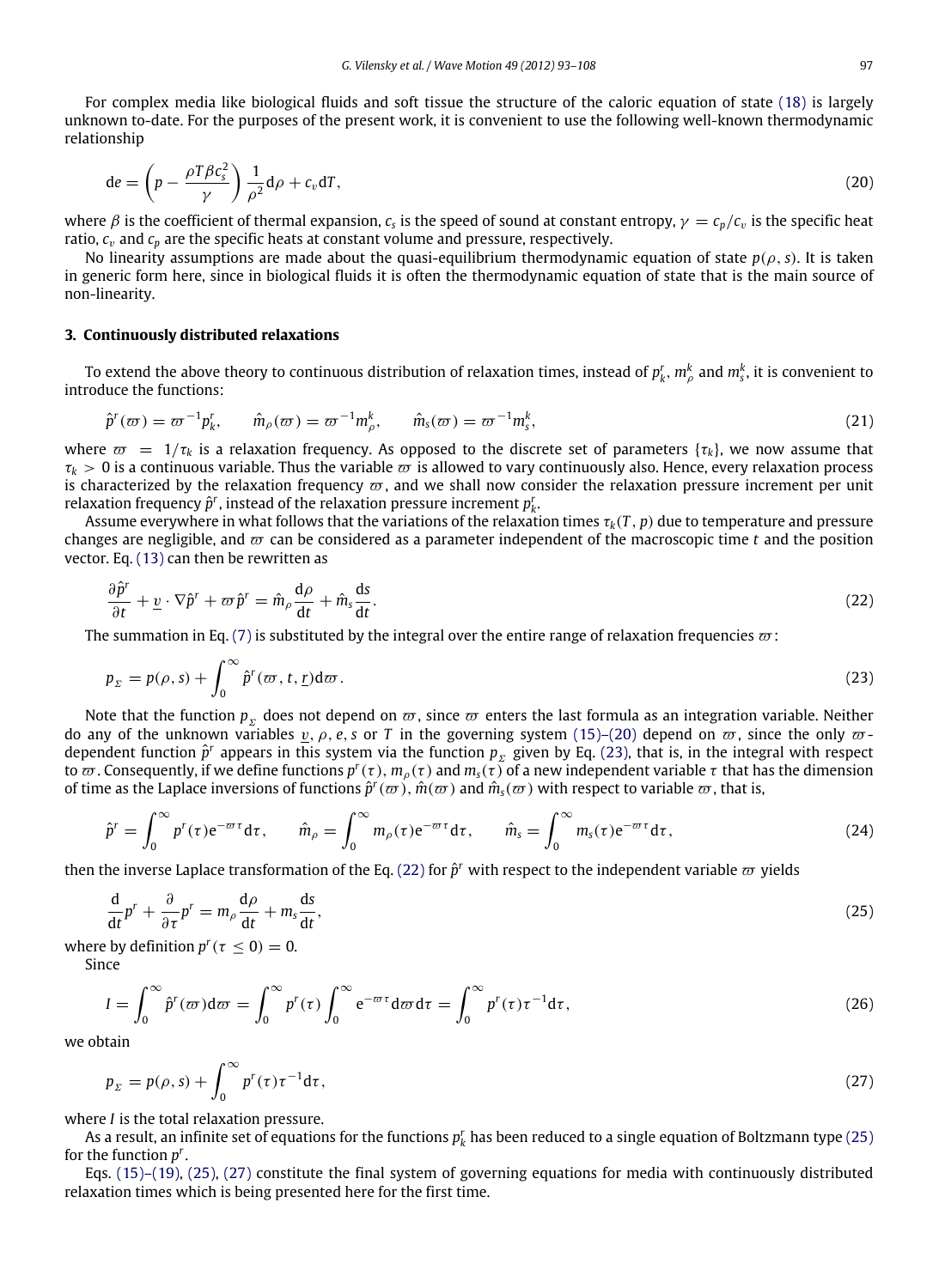Strictly speaking, appearance of phenomenological evolutionary Eq. [\(25\)](#page-4-3) results in the requirement that the rate of entropy production must be a positive functional of p<sup>r</sup> on the solutions of the governing system of equations. One way to work out the structure of the entropy equation in this situation is to use the formalism of the extended irreversible thermodynamics, whose detailed description can be found in the monographs [\[29](#page-14-23)[,30\]](#page-14-24), where the relationship between the conventional quasi-equilibrium irreversible thermodynamics and the extended irreversible thermodynamics are discussed in detail. The involved analytical procedure closely follows similar derivation for viscous heat conducting fluids described in Section 7.2 of monograph [\[29\]](#page-14-23) and is not reproduced here for this reason. It results in the following extended Gibbs equation for the specific entropy:

<span id="page-5-1"></span>
$$
T\frac{\mathrm{ds}}{\mathrm{dt}} = \left(\frac{\mathrm{d}e}{\mathrm{d}t} + p_{\Sigma}\frac{\mathrm{d}v}{\mathrm{d}t}\right) - \frac{1}{2\rho^2} \int_0^\infty \left(p^r\right)^2 \frac{\partial}{\partial\tau} \left(\frac{1}{\tau m_\rho}\right) \mathrm{d}\tau,\tag{28}
$$

where the integral on the right-hand side of Eq. [\(28\)](#page-5-1) must be negative. The sufficient (although not necessary) condition of this is  $\partial(\tau m_o)/\partial \tau > 0$ . It can be inferred from the analysis of the next section that the additional terms appearing in the entropy equation [\(28\)](#page-5-1) have negligible higher-order effect on the properties of the acoustic field considered in this work.

System [\(15\)–\(19\),](#page-3-8) [\(25\),](#page-4-3) [\(27\)](#page-4-4) contains phenomenological functions  $m<sub>o</sub>(\tau, \rho, s)$  and  $m<sub>s</sub>(\tau, \rho, s)$  which determine the absorption and dispersion properties of the medium. Our aim now is to obtain these functions in terms of the experimentally measurable absorption coefficient in the frequency domain. This will allow us to formulate a closed physical model for media with continuous distribution of relaxations.

## <span id="page-5-0"></span>**4. Determination of the absorption functions**

Assume that unsteady perturbations of the hydrodynamic parameters in the medium at rest are small, and consider a linear version of the governing equations. This can be obtained if a solution is sought in the form of the following series

$$
\rho = \rho_0 + \rho' + \cdots, \qquad T = T_0 + T' \cdots, \qquad s = s_0 + s' + \cdots,
$$
\n(29)

$$
p_{\Sigma} = p_o + p'_{\Sigma} + \cdots, \qquad \underline{v} = \underline{v}' + \cdots, \qquad p^r = p'_r + \cdots,
$$
 (30)

$$
p = p_o + c_{so}^2 \rho' + \frac{c_{po} - c_{vo}}{\beta_o c_{vo}} \rho_o s' + \cdots,
$$
\n(31)

$$
m_{\rho} = m_{\rho 0}(\tau) + \cdots, \qquad m_{s} = m_{so}(\tau) + \cdots \tag{32}
$$

where the subscript ''*o*'' refers to the unperturbed values of hydrodynamic parameters. All dashed variables represent the leading order corrections to the related unperturbed values.

Substitution of these expansions into the equations of motion  $(15)-(20)$ ,  $(25)$ ,  $(27)$  results in the following system

$$
\frac{\partial^2 \rho'}{\partial t^2} - \nabla^2 p'_\Sigma - \frac{4\eta_0/3 + \varsigma_0}{\rho_0} \nabla^2 \frac{\partial \rho'}{\partial t} = 0,\tag{33}
$$

<span id="page-5-2"></span>
$$
\frac{\partial p'_r}{\partial t} + \frac{\partial p'_r}{\partial \tau} = m_{\rho 0} \frac{\partial \rho'}{\partial t} + m_{so} \frac{\partial s'}{\partial t},\tag{34}
$$

$$
p'_{\rm r} = c_{\rm so}^2 \rho' + \frac{c_{\rm po} - c_{\rm vo}}{\beta_0 c_{\rm vo}} \rho_{\rm o} s' + \int_0^\infty p'_r \frac{\mathrm{d}\tau}{\tau},\tag{35}
$$

$$
\frac{\partial T'}{\partial t} = \frac{\beta_0 T_0 c_{so}^2}{c_{vo} \rho_0} \frac{\partial \rho'}{\partial t} + \frac{\kappa_0}{c_{vo} \rho_0} \nabla^2 T',\tag{36}
$$

$$
\frac{\partial s'}{\partial t} = \frac{\kappa_0}{\rho_0 T_0} \nabla^2 T'.\tag{37}
$$

In the absence of viscosity, thermal conductivity and relaxations this system leads to conventional wave equation for the function  $\rho'$ .

In the presence of absorption the shape of the linear sinusoidal sound wave changes on a length scale proportional to the reciprocal of the absorption coefficient  $\alpha_{ab}$ . As a result, there exist two characteristic length scales in lossy media the wavelength and the absorption length equal to  $1/\alpha_{ab}$ . Their ratio defines the nondimensional absorption coefficient  $\varepsilon = c_{\rm so} \alpha_{\rm ab}/f$ , where f is the frequency of the sound wave.

In biological media this value is, normally, small. For example in [\[8\]](#page-14-25), the amplitude attenuation coefficient for whole human liver *in-vivo* is given by the approximate formula  $\alpha_{ab} \approx 0.052f$  Np/cm, where the frequency of the sound wave *f* is measured in MHz. This gives the attenuation length of 19.2 cm, if the reference frequency *f* is taken to be 1 MHz. With the speed of sound in liver being  $c_{so} \approx 1580$  cm/s, the value of the wavelength corresponding to  $f = 1$  MHz is equal to *<sup>c</sup>so*/*<sup>f</sup>* ≈ <sup>1</sup>.58·10−<sup>1</sup> cm. Although the absorption coefficient is not exactly equal to the attenuation coefficient (but, normally, is somewhat smaller) and the actual values of the attenuation coefficient vary between different literature sources, it is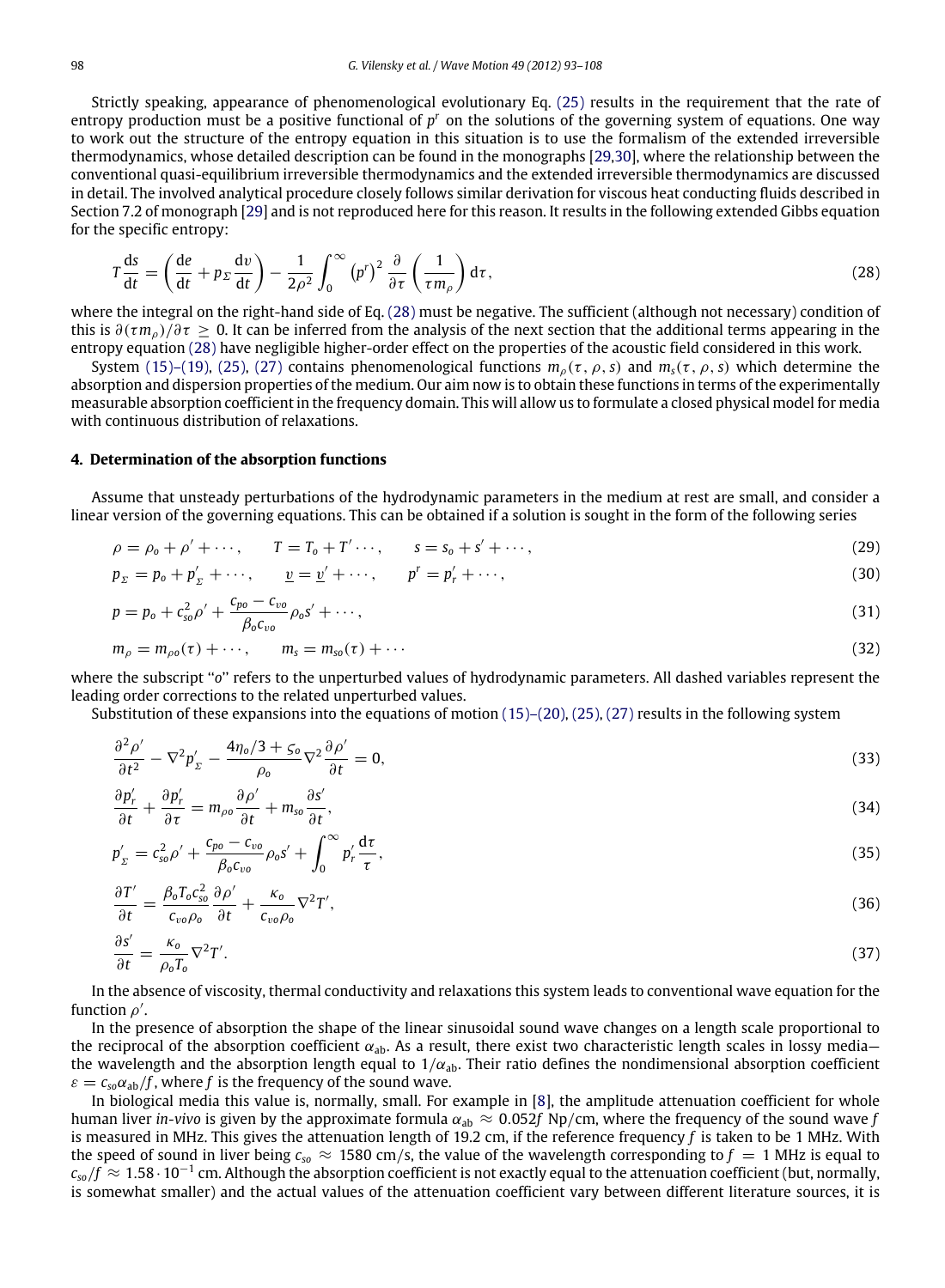important here that the value of the nondimensional absorption coefficient is a reasonably small quantity approximately equal to  $\varepsilon = 8.2 \cdot 10^{-3}$ . Consequently, a typical value of the nondimensional absorption coefficient can be used as a natural small parameter  $\varepsilon$  for further asymptotic analysis of the system [\(33\)–\(37\).](#page-5-2)

By virtue of the linear character of the problem,  $m_{\rho 0}(\tau)$  must be proportional to  $\alpha_{ab}$ , and the coefficient  $m_{\rho 0}(\tau)$  can also be expected to be small.

The alternative way of introducing the small parameter  $\varepsilon$  is to define it as the ratio of some typical value of the function  $m_{\rho o}$  to  $c_{so}^2$ , since, in agreement with formula [\(10\),](#page-3-0) function  $m_{\rho o}$  has the same dimension as the square of the speed of sound. Thus, let

<span id="page-6-0"></span>
$$
m_{\rho 0} = \varepsilon \sigma(\tau), \qquad \eta_0 = \varepsilon \eta', \qquad \zeta_0 = \varepsilon \zeta', \qquad \kappa_0 = \varepsilon \kappa', \tag{38}
$$

where  $\varepsilon$  is a small parameter and  $\sigma(\tau)$ ,  $\eta', \zeta', \kappa'$  are assumed to be of the order of unity in  $\varepsilon$ .

Consider the problem of one-dimensional wave propagation in the direction of the positive *x*1-axis. Assume that the wave field is excited by the sinusoidal motion of a piston which has started at *t* = 0. The mean position of the surface of the piston coincides with the plane  $x_1 = 0$ .

The solution to the system [\(33\)–\(37\)](#page-5-2) can be constructed as an asymptotic expansion in  $\varepsilon$ :

$$
\rho' = \rho_1(\theta, \xi) + o(1), \qquad p'_{\Sigma} = p_1(\theta, \xi) + o(1), \tag{39}
$$

$$
s' = \varepsilon s_1(\theta, \xi) + o(\varepsilon), \qquad T' = T_1(\theta, \xi) + o(1), \qquad p'_r = \varepsilon p_r(\theta, \xi, \tau) + o(\varepsilon), \tag{40}
$$

where the independent variable  $\theta = t - x_1/c_{so}$  describes fast changes of the phase of the wave whereas the independent variable  $\xi = \varepsilon x_1$  describes slow variations of the amplitude and phase due to absorption and dispersion.

Substituting formulae [\(38\)–\(40\)](#page-6-0) into the system [\(33\)–\(37\)](#page-5-2) and retaining only the leading order terms in  $\varepsilon$  we obtain the following system of equations

<span id="page-6-3"></span>
$$
2\frac{\partial p_1}{\partial \xi} = c_{so}^{-1} \frac{\partial}{\partial \theta} \int_0^\infty p_r \frac{d\tau}{\tau} + \lambda \frac{\partial^2 p_1}{\partial \theta^2},\tag{41}
$$

$$
\frac{\partial p_r}{\partial \theta} + \frac{\partial p_r}{\partial \tau} = \frac{\sigma(\tau)}{c_{s0}^2} \frac{\partial p_1}{\partial \theta} + \mu \frac{\beta_0 m_{s0}(\tau)}{\rho_0} \frac{\partial^2 p_1}{\partial \theta^2},\tag{42}
$$

$$
\rho_1 = c_{so}^{-2} p_1, \qquad s_1 = \mu \frac{\beta_o}{\rho_o} \frac{\partial p_1}{\partial \theta}, \qquad T_1 = \frac{\beta_o T_o}{c_{po} \rho_o} p_1,\tag{43}
$$

where

<span id="page-6-2"></span>
$$
\lambda = \frac{1}{\rho_o c_{so}^3} \left( \zeta' + \frac{4}{3} \eta' + \kappa' \left( \frac{1}{c_{vo}} - \frac{1}{c_{po}} \right) \right), \qquad \mu = \frac{\kappa'}{c_{po} \rho_o c_{so}^2}.
$$
\n(44)

The initial and boundary conditions are

$$
p_1(\theta \le 0) = p_r(\theta \le 0) = p_r(\tau \le 0) = 0,
$$
\n(45)

<span id="page-6-4"></span>
$$
p_1(\xi = 0) = A \sin(\omega \theta), \qquad p_1(\theta, \xi \to \infty) \to 0,
$$
\n(46)

where  $A > 0$  is a given amplitude of pressure perturbation at  $\xi = 0$ .

The solution to this problem can be obtained by means of the Laplace transformation with respect to  $\theta$ , thus

<span id="page-6-1"></span>
$$
p_1 = \frac{A\omega}{2\pi i} \int_{\gamma'-i\infty}^{\gamma'+i\infty} \varphi(u) \exp(u\theta) \mathrm{d}u,\tag{47}
$$

where  $\gamma' > 0$ ,

$$
\varphi(u) = \exp(uc(u)\xi/2)/(\omega^2 + u^2),\tag{48}
$$

$$
c(u) = c_{so}^{-1} \int_0^\infty \int_0^\tau \left\{ u \frac{\sigma(\tau')}{c_{so}^2} + \mu u^2 \frac{\beta_0 m_{so}(\tau')}{\rho_0} \right\} e^{-u(\tau - \tau')} d\tau' \frac{d\tau}{\tau} + \lambda u. \tag{49}
$$

At this stage of analysis the function  $c(u)$  remains unknown, since our aim is to link  $\sigma(\tau)$  and  $m_{so}(\tau)$  to the absorption coefficient of the medium  $\alpha_{ab}(\omega)$ .

It can be expected on physical grounds that after a sufficiently long time, the initial perturbations created when switching the piston on will have decayed, with the remaining portion of the sound field being entirely due to the forced periodic motion of the piston. For this reason, the knowledge of the transient part of the solution [\(47\)](#page-6-1) is not needed to determine the functional relationship between functions  $\sigma(\tau)$  and  $m_{so}(\tau)$  and the absorption coefficient  $\alpha_{ab}(\omega)$ . For this purpose we expand the solution [\(47\)](#page-6-1) at long retarded time  $\theta$ .

In order to obtain this asymptotic expansion, additional assumptions have to be imposed on the structure of the function  $\varphi(u)$ . These can be formulated on the basis of Theorem 41.1 in [\[31\]](#page-14-26) and the discussion therein. We require that the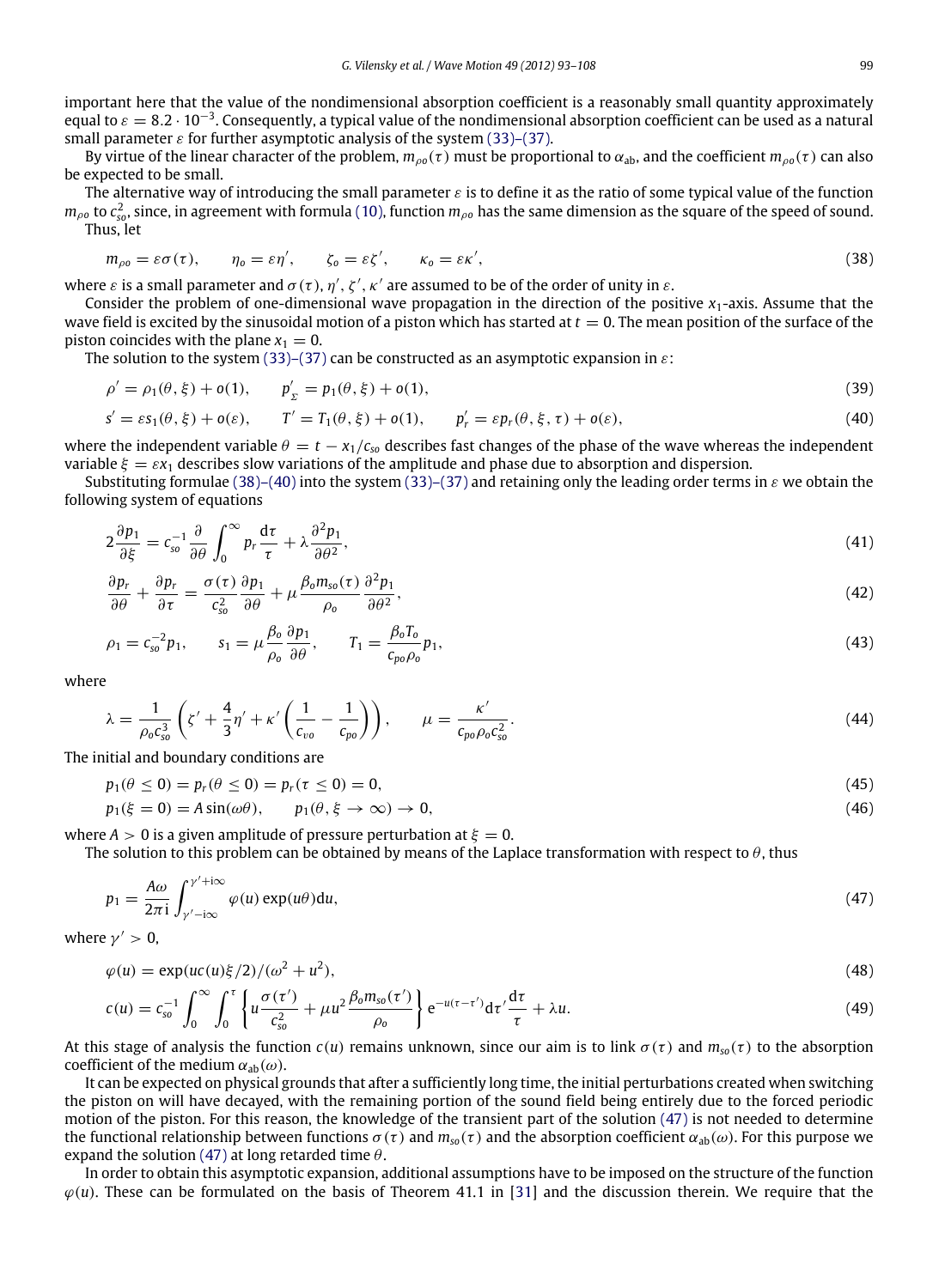function  $\varphi(u)$  of the complex variable *u* (i) be analytic in the half-plane Re(*u*) >  $\gamma$ ; (ii) have any number of poles of any order or branching points in the left half-plane  $Re(u) < 0$ , and (iii) have any finite number of branching points or zeros  $\alpha_1, \alpha_2, \alpha_3, \ldots, \alpha_{n-2}$  on the vertical line Re(*u*) = 0, but no order one poles, apart from the poles  $\alpha_{n-1} = -i\omega$  and  $\alpha_n = i\omega$ which correspond to the driving frequency of the piston, *i.e.*, in the vicinity of any point  $\alpha_j$ , where  $j = 1, 2, 3, \ldots, n-2$ , the function  $\varphi(u)$  can be expanded into the series

$$
\varphi(u)=\sum_{\nu=0}^{\infty}c_{\nu}(u-\alpha_j)^{\lambda_{\nu}^j}, \quad -1<\lambda_0^j<\lambda_1^j<\cdots<\infty.
$$
\n
$$
(50)
$$

According to the results formulated in [\[31\]](#page-14-26) and also in [\[32\]](#page-14-27), the asymptotic expansion of the inverse Laplace transform [\(47\)](#page-6-1) as  $\theta$  goes to plus infinity is then given by the term

<span id="page-7-0"></span>
$$
p_1 = A e^{-0.5\omega c_i(\omega)\xi} \sin\left(\omega\left(\theta + \frac{1}{2}c_r(\omega)\xi\right)\right) + \cdots,
$$
\n(51)

plus the sum of functions that describe the decaying transient motion. Here  $c_r(\omega) + ic_i(\omega) = c(i\omega)$ .

$$
c_r(\omega) = \frac{\omega}{c_{so}} \int_0^\infty \int_0^\tau \frac{\sigma(\tau')}{c_{so}^2} \sin \omega(\tau - \tau') - \mu \omega \frac{\beta_0 m_{so}(\tau')}{\rho_0} \cos \omega(\tau - \tau') d\tau' \frac{d\tau}{\tau},\tag{52}
$$

$$
c_i(\omega) = \frac{\omega}{c_{so}} \int_0^\infty \int_0^\tau \frac{\sigma(\tau')}{c_{so}^2} \cos \omega(\tau - \tau') + \mu \omega \frac{\beta_0 m_{so}(\tau')}{\rho_0} \sin \omega(\tau - \tau') d\tau' \frac{d\tau}{\tau} + \lambda \omega,
$$
\n(53)

where  $\tau'$  is the integration variable.

In agreement with formula [\(51\),](#page-7-0) the absorption coefficient is given by the following expression

<span id="page-7-2"></span><span id="page-7-1"></span>
$$
\alpha_{ab}(\omega) = \varepsilon \omega c_i(\omega)/2. \tag{54}
$$

After substitution of formula [\(54\)](#page-7-1) for  $c_i(\omega)$ , and formula [\(44\)](#page-6-2) for  $\lambda$ , Eq. (54) takes the form

$$
\alpha_{ab}(\omega) = \frac{\varepsilon \omega^2}{2c_{so}} \int_0^\infty \int_0^\tau \left\{ \frac{\sigma(\tau')}{c_{so}^2} \cos \omega(\tau - \tau') + \mu \omega \frac{\beta_0 m_{so}(\tau')}{\rho_0} \sin \omega(\tau - \tau') \right\} d\tau' \frac{d\tau}{\tau} + \alpha_{ab}^{\rm n}(\omega),\tag{55}
$$

where

<span id="page-7-6"></span>
$$
\alpha_{ab}^{n}(\omega) = \frac{\varepsilon \omega^2}{2\rho_o c_{so}^3} \left( \zeta' + \frac{4}{3} \eta' + \kappa' \left( \frac{1}{c_{vo}} - \frac{1}{c_{po}} \right) \right)
$$
(56)

is the well known expression for the absorption coefficient in a viscous heat conducting Newtonian fluid, [\[2\]](#page-14-20). This is of no interest for the subsequent study, and in what follows only the relaxation part of the absorption coefficient

$$
\alpha_{ab}^{\rm r}(\omega) = \alpha_{ab}(\omega) - \alpha_{ab}^{\rm n}(\omega) \tag{57}
$$

is considered.

The nondimensional combination of parameters

<span id="page-7-3"></span>
$$
\mu \omega = \frac{\kappa' \omega}{c_{po} \rho_o c_{so}^2} \tag{58}
$$

in formula [\(55\)](#page-7-2) characterizes the influence of the thermal conductivity on the relaxation part of the absorption coefficient  $\alpha_{ab}^{\rm r}(\omega)$ . In many practical situations this value is small, and the thermal conductivity is negligible. This is certainly true for most biological applications. For example, the value of  $\mu\omega$  based on the experimental data presented in [\[8\]](#page-14-25) for the typical frequency of 1 MHz results in the assessment  $\mu\omega \sim 10^{-6}$  for most soft tissues and biological fluids. For this reason, the term containing the coefficient  $\mu\omega$  will be neglected.

In terms of functions  $\alpha_{ab}^r(\omega)$  and  $m_{\rho 0}=\varepsilon\sigma(\tau)$  given by formulae [\(38\)](#page-6-0) and [\(57\),](#page-7-3) respectively, formula [\(55\)](#page-7-2) can then be rewritten as the following integral equation for the unknown rheological function *m*ρ*o*:

<span id="page-7-4"></span>
$$
\int_0^\infty \int_0^\tau m_{\rho o}(\tau') \cos \omega(\tau - \tau') d\tau' \frac{d\tau}{\tau} = \frac{2c_{so}^3}{\omega^2} \alpha_{ab}^{\tau}(\omega).
$$
\n(59)

#### *4.1. Solution of the integral equation for the absorption function*  $m_{\rho}(\tau)$

Our aim now is to obtain an analytic formula for  $m_{\rho\sigma}(\tau)$  as a function of absorption coefficient  $\alpha_{ab}^r(\omega)$ , in order to formulate a closed system of equations of motion for media whose absorption properties are described by the absorption coefficient  $\alpha_{ab}^r(\omega)$  as a function of the sound frequency  $\omega \geq 0$ .

If we change the order of integration in the left-hand side of formula [\(59\),](#page-7-4) make the substitution  $y = \tau - \tau'$  in the resulting inner integral and then change the order of integration to the original one, after the introduction of the function

<span id="page-7-5"></span>
$$
\psi(y) = \int_0^\infty m_{\rho 0}(\tau') \frac{\mathrm{d}\tau'}{y + \tau'}\tag{60}
$$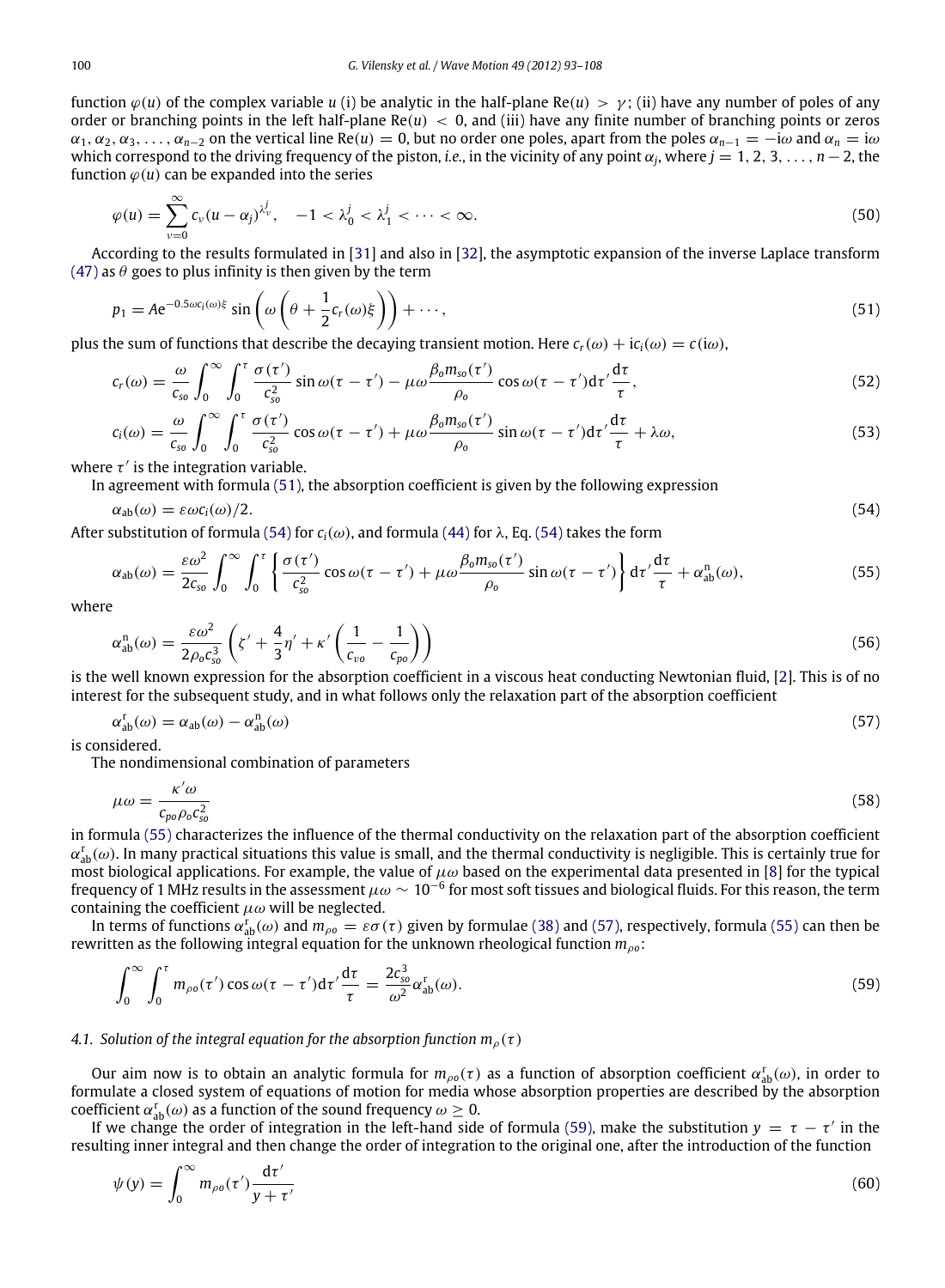the integral equation [\(59\)](#page-7-4) takes the form

<span id="page-8-1"></span>
$$
\int_0^\infty \psi(y') \cos \omega y' \, \mathrm{d}y' = f(\omega),\tag{61}
$$

where  $f(\omega) = 2c_{so}^3 \omega^{-2} \alpha_{ab}^{\rm r}(\omega)$  and  $0 \le \omega < +\infty$ .

Multiplication of the left-hand side of Eq. [\(61\)](#page-8-1) by cos  $\omega y$  d $\omega$ , where  $y > 0$ , and integration over the interval  $0 \le \omega \le +\infty$ yields

<span id="page-8-2"></span>
$$
\psi(y) = \frac{2}{\pi} \int_0^\infty f(\omega) \cos \omega y \, d\omega. \tag{62}
$$

Now consider analytic continuation of [\(60\)](#page-7-5) to the right half-plane Re  $(y) > 0$ . By the residue theorem, the inverse Laplace transformation of the right-hand side gives the relationship

$$
\mathcal{L}_u^{-1}\{\psi(y)\} = \int_0^\infty m_{\rho o}(\tau) e^{-u\tau} d\tau = \hat{m}_{\rho o}(u),\tag{63}
$$

*i.e.*, the inverse Laplace transform of  $\psi(y)$  is equal to the Laplace transform  $\hat{m}_{\rho o}(u)$  of the function  $m_{\rho o}(\tau)$ .

In view of formula [\(62\),](#page-8-2) the unknown function  $m_{\rho 0}(\tau)$  can be rewritten in terms of the absorption coefficient as

<span id="page-8-3"></span>
$$
m_{\rho o}(\tau) = \frac{4c_{so}^3}{\pi} \left(\frac{1}{2\pi i}\right)^2 \int_{\gamma_1 - i\infty}^{\gamma_1 + i\infty} e^{u\tau} du \int_{\gamma_2 - i\infty}^{\gamma_2 + i\infty} e^{uy} dy \int_0^\infty \frac{\alpha_{ab}^r(\omega) \cos \omega y}{\omega^2} d\omega, \tag{64}
$$

where  $\gamma_1, \gamma_2 \geq 0$ .

Formula [\(64\)](#page-8-3) solves the integral equation [\(59\)](#page-7-4) and gives the required representation of the unknown phenomenological function  $m_{\rho\sigma}(\tau)$  versus the experimentally measurable value of the absorption coefficient  $\alpha_{ab}^r(\omega)$ . Together with the relaxation equation [\(25\)](#page-4-3) and the equation of state [\(27\)](#page-4-4) it solves the problem of reconstruction of the equations of motion from experimental measurements.

The advantage of these equations over previous approaches to this problem that have been reported in the literature (see Introduction for more details) is that these formulae are not restricted to any specific form of the functional dependency of the absorption coefficient on the frequency  $\omega$ , such as the power law absorption, for instance.

The only essential physical restrictions on applicability of formula [\(64\)](#page-8-3)is the well-proven hypothesis of negligible thermal conductivity on the time scale of acoustic motion, and the finite value of the total relaxation pressure on the right-hand side of formula [\(27\).](#page-4-4)

#### <span id="page-8-0"></span>**5. Examples of applications**

The adiabatic version of theory ( $s = \mu = 0$ ), proposed in the previous section, will now be applied to a number of experimental laws of sound absorption used in different applications. The following examples demonstrate the use of formula [\(64\),](#page-8-3) in order to recover the function  $m<sub>o</sub>(\tau)$  which appears in the relaxation equation [\(25\)](#page-4-3) and characterizes the absorption and dispersion properties of the medium.

A knowledge of the rheological function  $m_p(\tau)$  is important because it gives a closed set of equations which describes the wave propagation process. This new set of equations consists of the standard hydrodynamic equations plus an additional equation for the new state variable *p <sup>r</sup>* which appears in the thermodynamic equation of state, and introduces coupling with the internal structure of the material. Further theoretical discussion of this approach can be found in [\[24\]](#page-14-17) and references therein.

A full nonlinear version of the resulting governing system is given by [\(15\)–\(20\),](#page-3-8) [\(25\),](#page-4-3) [\(27\).](#page-4-4) Its linear counterpart for uniform media is the system [\(33\)–\(37\).](#page-5-2)

In many practical situations the non-dimensionalized values of the acoustic velocity v, the density derivative  $d\rho/dt$  and the absorption function  $m_\rho$  are small. Since the relaxation pressure  $p^r$  is of the order of the product  $m_\rho{\rm d}\rho/{\rm d}t$ , the convective term  $\underline{v}\cdot\nabla\hat{p}^r$  in [\(22\)](#page-4-2) is  $o\left(\underline{v}^2\right)$  and can often be neglected. This is certainly true for a quadratically nonlinear theory. In this case the linear version of the Eq. [\(22\)](#page-4-2) can be used. Its solution is given by the following expression

$$
\hat{p}^r = \int_0^t \frac{d\rho}{dt'} \hat{m}_\rho(\varpi) \exp(-\varpi(t - t'))dt',\tag{65}
$$

which after the substitution into the first equality [\(26\)](#page-4-5) gives the following formula for the total relaxation pressure

<span id="page-8-5"></span>
$$
I = \int_0^t \frac{\mathrm{d}\rho}{\mathrm{d}t'} J_i(t - t') \mathrm{d}t',\tag{66}
$$

where  $i = 1, 2$  and

<span id="page-8-4"></span>
$$
J_1(y) = \int_0^\infty \frac{m_\rho(\tau) d\tau}{\tau + y} \quad \text{or} \quad J_2(y) = \frac{4}{\pi} c_s^3 \int_0^\infty \frac{\alpha_{ab}^r(\omega) \cos \omega y}{\omega^2} d\omega, \tag{67}
$$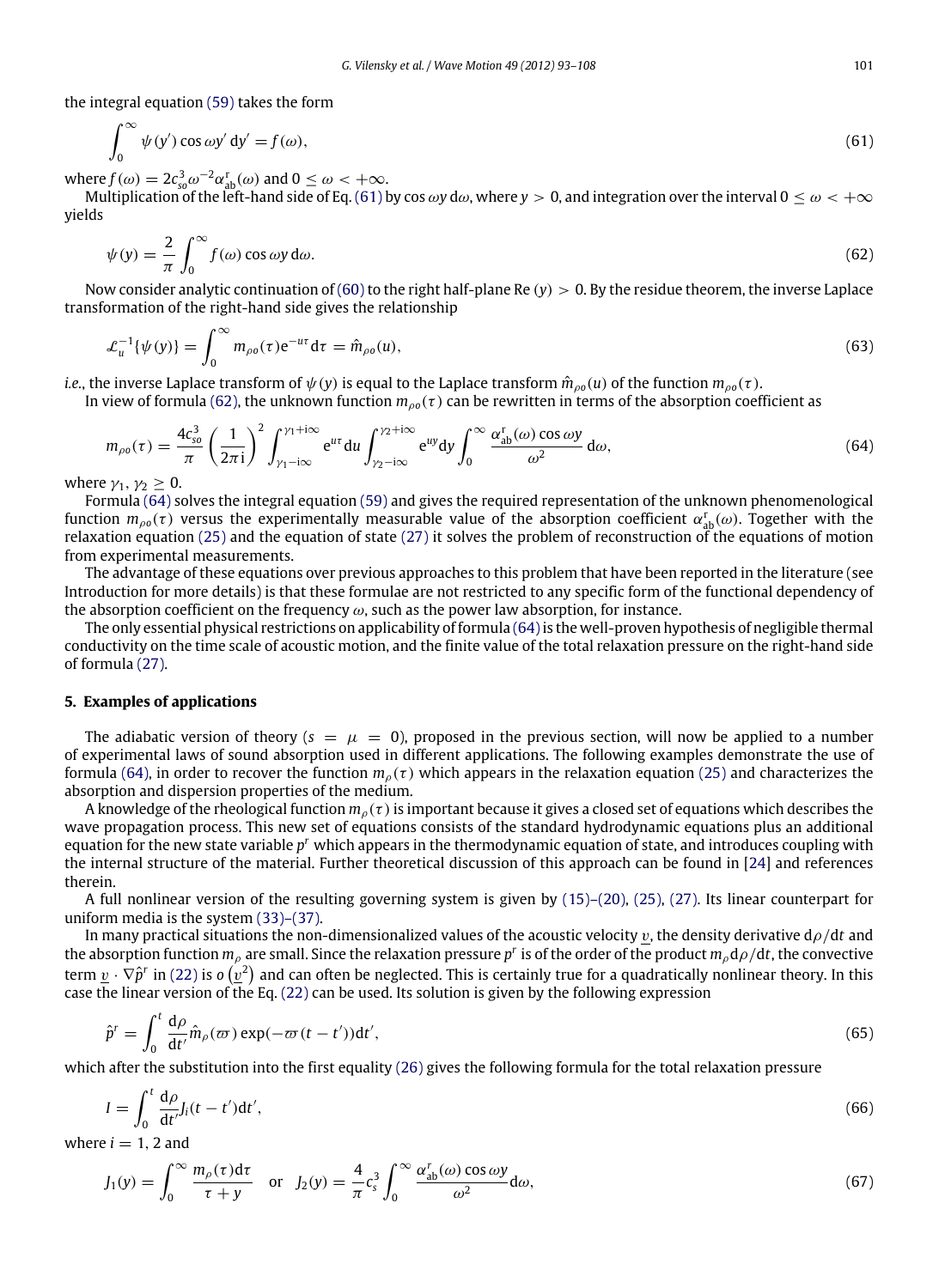if use of formula [\(64\)](#page-8-3) is made. Since  $p_{\overline{y}} = p(\rho, s) + I$ , the nonlinear momentum equation then takes the following compact form:

<span id="page-9-3"></span>
$$
\frac{d\upsilon}{dt} + \frac{1}{\rho} \nabla p(\rho, s) - \frac{1}{\rho} \nabla \int_0^t t \{\rho \nabla \cdot \underline{\upsilon}\}(t') J(t - t') dt' = 0,
$$
\n(68)

where  $J(y) = J_1$  or  $J(y) = J_2$ . It must be supplemented with the continuity Eq. [\(15\)](#page-3-8) and the equation of state

<span id="page-9-4"></span>
$$
p(\rho, s) = \text{const} + c_{so}^2 (\rho - \rho_o) + \frac{B}{2} (\rho - \rho_o)^2 + \cdots,
$$
\n(69)

where *B* is the nonlinearity parameter of the medium, and  $\rho_0(r)$  is the distribution of density in the medium at rest.

A number of examples of how the wave equations in different lossy media can be generated with the help of this system is given in this section. The methods for their numerical solution comprise a separate topic which goes beyond the scope of this paper and will be addressed elsewhere.

## *5.1. Example 1: finite number of relaxations*

This example demonstrates how the case of a medium with a finite number of relaxation frequencies can be derived from the present theory with continuously distributed relaxations proposed in the previous sections. A finite number of relaxations is typical, say, for atmospheric absorption, where the absorption coefficient is the sum of two relaxation terms associated with the vibration of nitrogen and oxygen molecules plus the Newtonian term [\(56\),](#page-7-6) [\[3\]](#page-14-13):

<span id="page-9-0"></span>
$$
\alpha_{ab}(\omega) = \alpha_{ab}^n(\omega) + \sum_{n} \frac{\varepsilon}{2} \frac{m_n}{\varpi_n} \frac{\omega^2}{1 + \omega^2 \varpi_n^{-2}},\tag{70}
$$

where  $m_n$  are constant,  $\varpi_n > 0$  are the discrete relaxation frequencies of the medium, and *n* is an integer.

If the expression for  $\alpha_{ab}^r(\omega) = \alpha_{ab}(\omega) - \alpha_{ab}^n(\omega)$ , where  $\alpha_{ab}(\omega)$  is defined by [\(70\),](#page-9-0) is substituted into the second formula [\(67\),](#page-8-4) it can be shown after some algebra that

$$
J(y) = \varepsilon \sum_{n} m_n e^{-y\varpi_n}.
$$
 (71)

Hence, the final expression for the total relaxation pressure is:

<span id="page-9-6"></span>
$$
I = \varepsilon c_{\rm so}^3 \sum_n m_n \int\limits_0^t \frac{\mathrm{d}\rho}{\mathrm{d}t'} \mathrm{e}^{-\varpi_n(t-t')} \mathrm{d}t'
$$
\n(72)

which coincides with the well known formula for multiple discrete relaxations, [\[2\]](#page-14-20).

## *5.2. Example 2: absorption of sound in soft tissue and biological fluids*

For many types of soft tissue and biological fluids the attenuation coefficient is given by the empirical formula, [\[8\]](#page-14-25):

<span id="page-9-1"></span>
$$
\alpha_{ab}^r(\omega) = \varepsilon \alpha_0 \omega^{1+r},\tag{73}
$$

known as a power law of absorption. Here  $\alpha_0 > 0$  and  $0 < r < 1$  are experimental constants.

According to the second formula [\(67\),](#page-8-4) the power law of absorption [\(73\)](#page-9-1) implies that

<span id="page-9-5"></span>
$$
J(y) = \frac{4}{\pi} c_{so}^3 \varepsilon \alpha_o \Gamma(r) \cos(\pi r/2) y^{-r}.
$$
\n(74)

Consequently, the total relaxation pressure [\(66\)](#page-8-5) is the fractional derivative of the density

$$
I = \frac{4\cos(\pi r/2)\Gamma(r)}{\pi} \varepsilon \alpha_o c_{so}^3 \int_0^t \frac{d\rho}{dt'} \frac{dt'}{(t-t')^r}.
$$
\n(75)

If  $r = 0$  (*i.e.*, when  $\alpha_{ab}(\omega)$  is linear in  $\omega$ ), then  $\Gamma(r) = \infty$  and the right-hand is unbounded.

Calculation of the absorption function results in the expression

$$
m_{\rho o}(\tau) = \frac{4\cos(\pi r/2)\sin(\pi r)\Gamma(r)}{\pi^2} \begin{cases} 0, & \text{if } \tau \le 0\\ \varepsilon \alpha_0 c_{so}^3 \tau^{-r}, & \text{if } \tau > 0. \end{cases}
$$
 (76)

The unidirectional 1D linear problem  $(41)$ – $(46)$  for the pressure field  $p_1$  then reduces to an integro-differential equation of the Volterra type:

<span id="page-9-2"></span>
$$
\partial_{\xi} p_1 = \frac{2 \cos(\pi r/2) \Gamma(r)}{\pi} \alpha_o \partial_{\theta} \int_0^{\theta} \frac{\partial p_1(\theta')}{\partial \theta'} \frac{d\theta'}{(\theta - \theta')^r}
$$
(77)

with the related initial and boundary conditions. Here, as elsewhere in the paper, and for consistency with other literature sources mentioned in the Introduction, we discard the Newtonian absorption term and set  $\lambda = 0$ .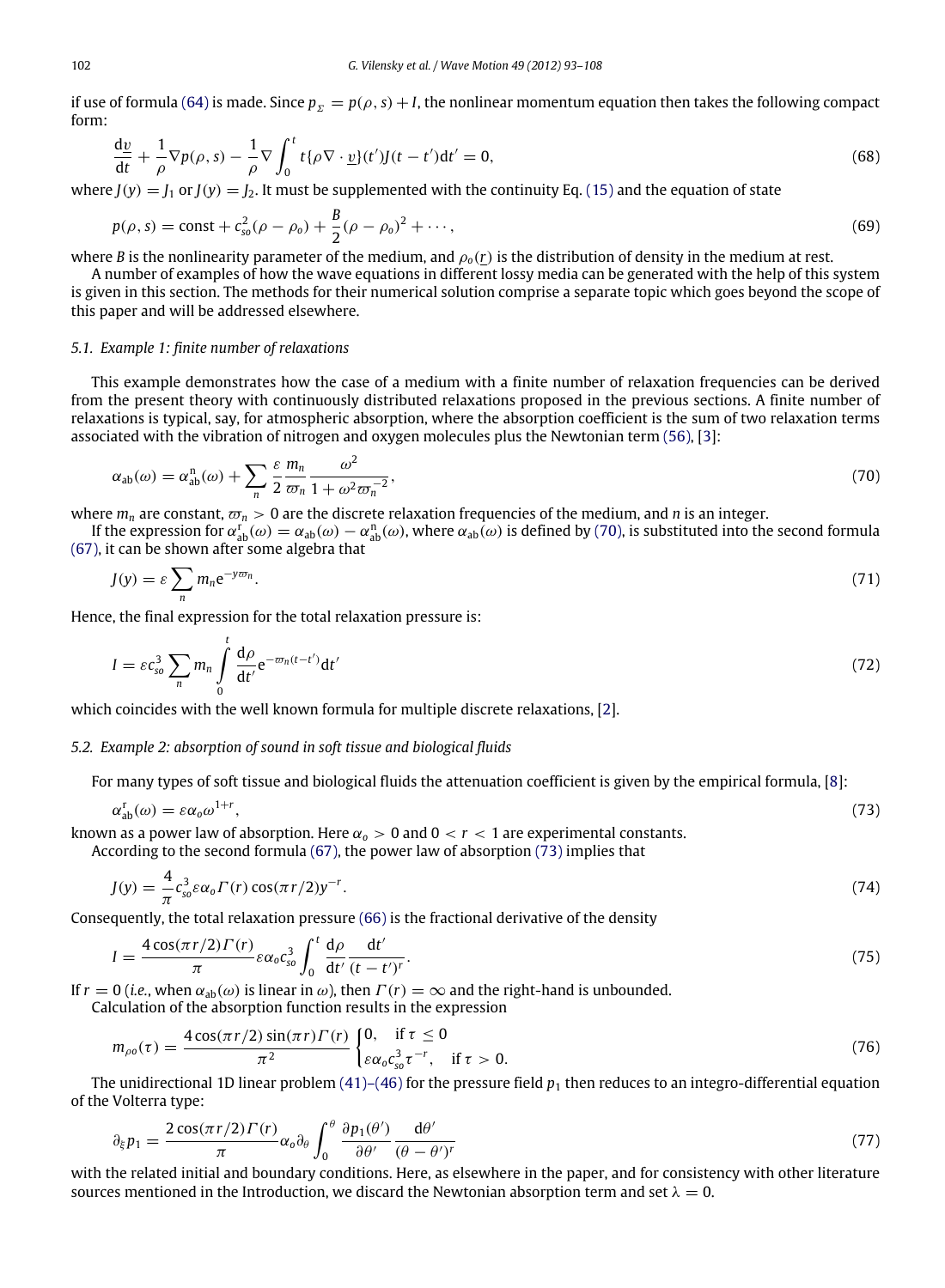This equation is also known in the literature as the equation of fractional dynamics, [\[33\]](#page-14-28). An in depth discussion of the fundamental issues of derivation of such equations can be found in [\[34\]](#page-15-0). In recent years this topic has received a great deal of attention in several acoustics publications, such as [\[9,](#page-14-3)[35](#page-15-1)[,11\]](#page-14-5), in which the absorption mechanism was modelled in terms of fractional derivatives. In this section we have demonstrated how this approach can be derived as a special case of the theory with a continuous distribution of relaxation processes.

The solution to the unidirectional equation [\(77\)](#page-9-2) is

$$
p_1 = A\omega \mathcal{L}_u^{-1} \left\{ (\omega^2 + u^2)^{-1} \exp\left( u\theta + \frac{\alpha_0}{\sin \pi r/2} u^{r+1} \xi \right) \right\}.
$$
 (78)

The leading term of the asymptotic expansion of integrals of this type when  $\theta$  goes to infinity is determined by the poles of the integrand, [\[32\]](#page-14-27), that is,

$$
p_1 \approx A \exp(-\alpha_0 \omega^{r+1} \xi) \sin(\omega \theta + \cot(\pi r/2) \alpha_0 \omega^{r+1} \xi). \tag{79}
$$

As expected, this last formula gives the same absorption coefficient  $\alpha_{\rm ab}^{\rm r}(\omega)$  as that quoted at the beginning of this subsection. The increase of the speed of sound over the speed of sound in the medium at rest given by this formula is

<span id="page-10-1"></span>
$$
\Delta c_s = \cot(\pi r/2) \varepsilon \alpha_0 \omega^{r+1}.
$$
\n(80)

This result is consistent with the related dispersion relation obtained in [\[36\]](#page-15-2) from formula [\(73\)](#page-9-1) using the causality argument based on the regularized Kramers–Kronig relation.

The related non-unidirectional linear equation of fractional dynamics considered in [\[12\]](#page-14-6) is readily recovered on linearization of the system [\(15\),](#page-3-8) [\(68\),](#page-9-3) [\(69\),](#page-9-4) with the function *J* being defined by formula [\(74\).](#page-9-5)

### <span id="page-10-5"></span>*5.3. Example 3: linear law of absorption*

Consider now the linear law of absorption

<span id="page-10-0"></span>
$$
\alpha_{ab}^{\mathbf{r}}(\omega) = \varepsilon \alpha_0 \omega. \tag{81}
$$

Formula [\(81\)](#page-10-0) gives a reasonably good fit to experimental data in the MHz frequency range for soft tissue and some biological fluids, [\[8\]](#page-14-25), and, owing to its simple structure, plays an important role in theoretical studies, [\[37\]](#page-15-3).

Formula [\(81\)](#page-10-0) is the special case of the power law of absorption [\(73\)](#page-9-1) with  $r = 0$ . In this case the system of governing equations becomes singular, since  $\Gamma$  ( $r = +0$ ) =  $+\infty$  in [\(74\).](#page-9-5)

Formula [\(80\)](#page-10-1) also shows that in the limit of linear absorption the solution obtained in the previous subsection for the power law of absorption develops a singularity. Indeed,  $\Delta c_s$  blows up as *r* goes to zero.

In order to overcome this difficulty, the authors of [\[36\]](#page-15-2) proposed a form of regularized Kramers–Kronig relation specifically tailored for the case of the linear absorption law  $(81)$ . In the limit  $r = +0$  their dispersion relation (*cf.* formula [\(88\)\)](#page-11-0) results in the logarithmic dependence of  $\Delta c_s$  on  $\omega$ , rather than expression [\(80\).](#page-10-1) However, the exact structure of the governing equation of motion in physical time-space has remained unclear.

The approach we propose in this paper is particularly suitable for answering this question. It also sheds extra light on the mathematical and physical nature of the singularity.

In order to illustrate the essence of the problem and to recover the system of governing equations which corresponds to the regularized Kramers–Kronig relation used in [\[36\]](#page-15-2) to treat the case of linear absorption law, consider the function  $m_{oo}(\tau) = \varepsilon \sigma(\tau)$ , where  $\sigma(\tau)$  is taken in the form

<span id="page-10-3"></span>
$$
\sigma(\tau) = \alpha_0 c_{so}^3 \begin{cases} 0, & \text{if } \tau < 0 \\ \exp(-\Delta \tau), & \text{if } \tau > 0 \end{cases}
$$
 (82)

where  $\Delta > 0$  is a constant. Then, the first formula [\(67\)](#page-8-4) results in the expression

<span id="page-10-4"></span>
$$
J(y) = \frac{4}{\pi} c_{so}^3 \varepsilon \alpha_o e^{\Delta y} \int_{\Delta y}^{\infty} \frac{e^{-z} dz}{z},
$$
\n(83)

with the related nonlinear governing system given by the Eqs. [\(15\),](#page-3-8) [\(68\),](#page-9-3) [\(69\).](#page-9-4) Its linear unidirectional 1D version [\(41\),](#page-6-3) [\(46\)](#page-6-4) reduces to the following integro-differential equation:

<span id="page-10-2"></span>
$$
\partial_{\xi} p_1 = 2\alpha_o \int_0^{\theta} \frac{\partial}{\partial \theta'} p_1(\theta') \int_0^{\infty} \frac{e^{-\Delta z}}{z + \theta - \theta'} dz d\theta'.
$$
 (84)

Solution of Eq. [\(84\)](#page-10-2) by means of the Laplace transformation in  $\theta$  and subsequent evaluation of the asymptotic behaviour of the function  $p_1$  for large  $\theta$  results in the following formula

$$
p_1(\theta \to +\infty) = \exp(-\alpha_{ab}^r(\omega)\xi) \sin\left(\omega\theta - \frac{0.5\alpha_0\omega^2}{\Delta^2 + \omega^2}\xi\left(\omega\ln\left(\frac{\Delta}{\omega}\right) - \Delta\frac{\pi}{2}\right)\right),\tag{85}
$$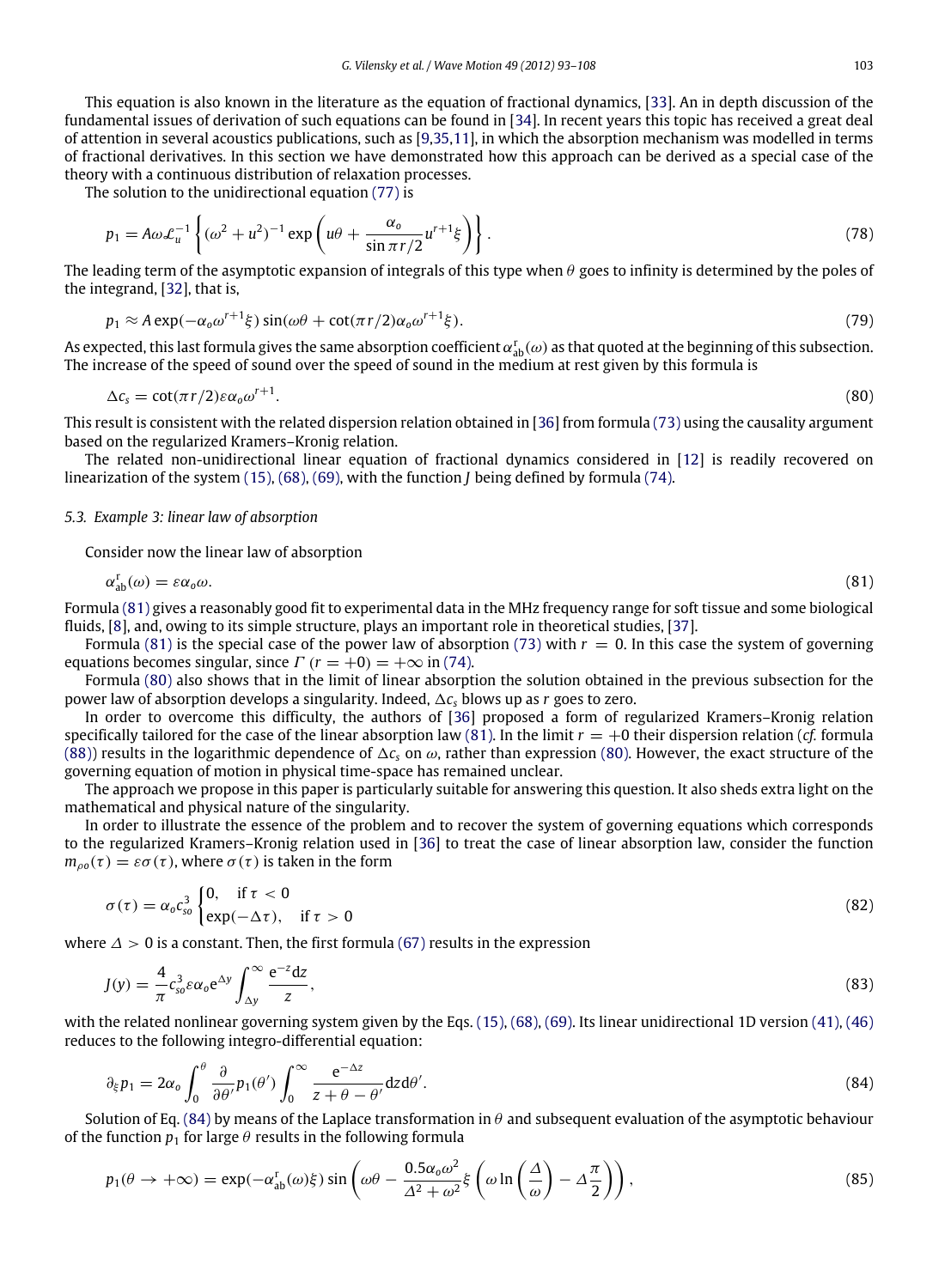<span id="page-11-3"></span><span id="page-11-2"></span>

**Fig. 1.** Absorption coefficient  $\alpha_{\rm ab}^{\rm r}$  versus frequency  $\omega$ : solid line – combined formula [\(89\)](#page-11-1) obtained experimentally in [\[38\]](#page-15-4), dashed line – power law [\(73\),](#page-9-1) short dashed line – formula [\(86\),](#page-11-2) dotted line – two discrete relaxations [\(70\).](#page-9-0) In agreement with formulae [\(70\),](#page-9-0) [\(73\),](#page-9-1) (86), [\(89\),](#page-11-1) in all cases  $\alpha_{\rm ab}^{\rm r}$  ( $\omega = 0$ )  $= 0$ .

where the absorption coefficient is

$$
\alpha_{ab}^{r}(\omega) = \frac{0.5\varepsilon\alpha_0\omega^2}{\Delta^2 + \omega^2} \left(\omega\frac{\pi}{2} - \Delta\ln\left(\frac{\omega}{\Delta}\right)\right). \tag{86}
$$

For low frequencies ( $\omega \to 0$ ) this gives the slightly higher than quadratic growth of absorption with frequency observed in Newtonian fluids.

In the limit of small  $\Delta$  the solution is a pressure wave with the absorption coefficient linearly dependent on the frequency:

$$
p_1(\theta \to \infty) = e^{-\frac{\pi}{4}\alpha_0 \omega \xi} \sin\left(\omega \theta + \frac{\alpha_0 \omega}{2} \ln\left(\frac{\omega}{\Delta}\right) \xi\right) + \cdots. \tag{87}
$$

This formula gives exactly the same dispersion relation as the dispersion relation given as Eq. (13) in [\[36\]](#page-15-2) derived from the regularized Kramers–Kronig relation for the case of linear absorption law [\(81\):](#page-10-0)

<span id="page-11-0"></span>
$$
\frac{1}{c_{\text{rel}}(\omega)} - \frac{1}{c_{\text{so}}} = -\frac{\alpha_o \omega}{2} \ln\left(\frac{\omega}{\Delta}\right),\tag{88}
$$

where  $c_{rel}(\omega)$  is the phase speed at frequency  $\omega$  in the medium with relaxations. It is essential that the parameter  $\Delta$  is identical to the reference frequency ω*<sup>o</sup>* of [\[36\]](#page-15-2). Consequently, we see that this reference frequency is not arbitrary, but has a precise physical meaning. It determines the rate of decay of the rheological function [\(82\)](#page-10-3) at infinity and the slope of the absorption coefficient [\(86\)](#page-11-2) at low frequencies in the law of absorption [\(86\)](#page-11-2) which correspond to the regularized dispersion relation [\(88\).](#page-11-0)

#### <span id="page-11-5"></span>*5.4. Combined absorption function for biological tissues*

Although the power law of absorption [\(73\)](#page-9-1) fits well with experimental data in the MHz frequency range, at low and very high frequencies it may not be appropriate, [\[8\]](#page-14-25).

An interesting two parameter absorption model

<span id="page-11-1"></span>
$$
\alpha_{ab}^{\mathsf{T}}(\omega) = \varepsilon \alpha_* \omega \arctan \beta_* \omega, \qquad \alpha_*, \beta_* = \text{const}
$$
\n(89)

which combines the classical quadratic law in the lower frequency limit with the linear law of absorption in the MHz frequency range was proposed in [\[38\]](#page-15-4) for biological tissues. According to [\[38\]](#page-15-4), this model is almost an order of magnitude more accurate than the power law of absorption. The major improvement of formula [\(89\)](#page-11-1) over the linear formula [\(81\)](#page-10-0) is in the lower frequency range.

In agreement with the second formula [\(67\),](#page-8-4) the function  $J(y)$  for the absorption law [\(89\)](#page-11-1) is given by the formula

<span id="page-11-4"></span>
$$
J(y) = 2c_{so}^3 \varepsilon \alpha_o \int_{y/\beta}^{\infty} \frac{e^{-z} dz}{z},
$$
\n(90)

with the related governing equations being [\(15\),](#page-3-8) [\(68\),](#page-9-3) [\(69\).](#page-9-4)

[Fig. 1](#page-11-3) presents the comparison of absorption models for the function  $\alpha_{ab}^r$  based on the formulae [\(70\),](#page-9-0) [\(73\),](#page-9-1) [\(86\),](#page-11-2) [\(89\)](#page-11-1) for the case of homogenized bovine liver studied experimentally in [\[38\]](#page-15-4).

Following [\[38\]](#page-15-4), we take  $\varepsilon \alpha_* = 2\pi \times 0.057$  dB/(cm MHz),  $\beta_* = 2\pi \times 0.22$  1/MHz in formula [\(89\)](#page-11-1) and  $\varepsilon \alpha_0$  = 0.34 dB/cm,  $r = 0.21$  in the power law formula [\(73\),](#page-9-1) respectively. According to Jongen et al. [\[38\]](#page-15-4), the minimal least square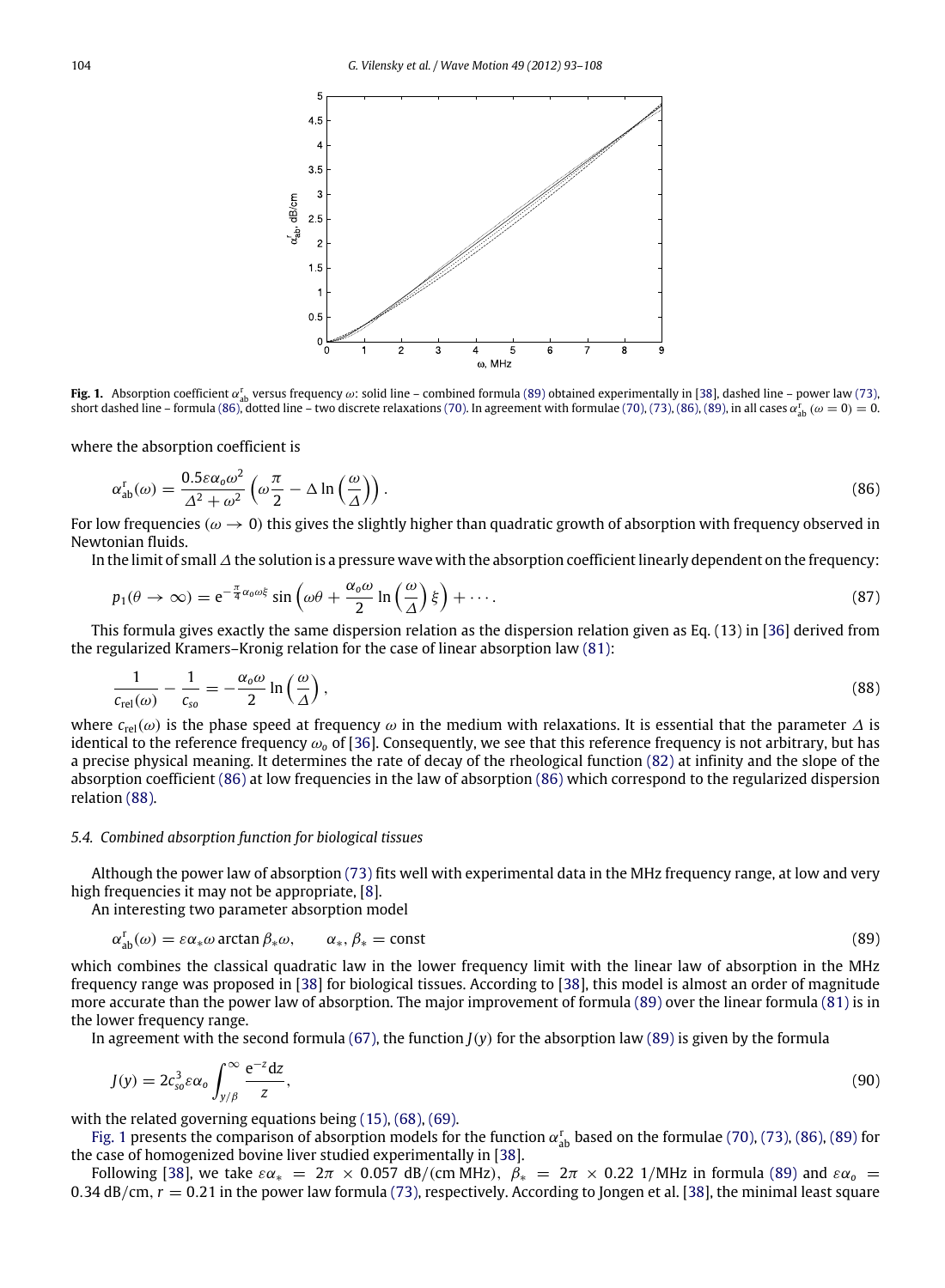<span id="page-12-0"></span>

**Fig. 2.** Solution of the linear system of equations. Nondimensional sound pressure  $p_\Sigma/(c_{so}^2\rho_o)$  versus nondimensional distance  $x_1\omega/c_{so}$  at time  $t$  =  $50.26/\omega$ ,  $\omega = 1$  MHz: solid line – combined formula [\(89\),](#page-11-1) dashed line – power law [\(73\),](#page-9-1) short dashed line – formula [\(86\),](#page-11-2) dotted line – two discrete relaxations [\(70\).](#page-9-0)

deviations from the power law [\(73\),](#page-9-1) and the combined absorption function [\(89\)](#page-11-1) from the experimental data obtained by these authors in the range between 1 and 9 MHz are equal to 0.047 and 0.008, respectively. Jongen et al. report that the agreement between their measurements made, for samples obtained from 7 livers, is within 5%. Further details concerning the accuracy of the above experimental data and comparisons with the fits provided by formulae [\(73\)](#page-9-1) and [\(89\)](#page-11-1) can be found in [\[38\]](#page-15-4).

Unfortunately, the absence of tabulated experimental data in [\[38\]](#page-15-4) precludes making similar fits and related mean square error assessments for the absorption laws [\(70\)](#page-9-0) and [\(86\).](#page-11-2) For this reason, the unknown parameters in the absorption laws [\(70\)](#page-9-0) and [\(86\)](#page-11-2) were chosen so as to insure the best agreement with the experimental formula [\(89\)](#page-11-1) in the frequency range  $0 < \omega < 9$  MHz, for which the experiments were conducted in [\[38\]](#page-15-4). These are as follows:  $\varepsilon \alpha_0 = 0.8$  dB/cm,  $\Delta = 0.82$  MHz for the formula [\(86\)](#page-11-2) and  $n = 1, 2, \varepsilon m_1 = 1.25$  1/MHz,  $\varepsilon m_2 = 1.5$  1/MHz,  $\sigma_1 = 2.5$  MHz,  $\sigma_2 = 11.5$  MHz for formula [\(70\),](#page-9-0) respectively. It can be seen from [Fig. 1](#page-11-3) that the overall quality of approximations based on the formulae [\(70\)](#page-9-0) and [\(86\)](#page-11-2) is at least as good as that provided by the experimentally obtained power law formula [\(73\).](#page-9-1)

Our aim now is to compare the implications for the solutions of the lossy wave Eqs. [\(15\),](#page-3-8) [\(68\),](#page-9-3) [\(69\)](#page-9-4) which follow from the four absorption laws shown in [Fig. 1.](#page-11-3) This can be done by numerical solution of the linear and nonlinear versions of this system of equations, with the functions *J*(*y*) being given by formulae [\(71\),](#page-9-6)[\(74\),](#page-9-5)[\(83\)](#page-10-4) and [\(90\),](#page-11-4) respectively. Since the objective of this work is to study the properties of the absorption operators, only the one-dimensional version of the governing equations is considered, in order to exclude spatial effects. For the sake of simplicity, in our numerical study we neglect all nonlinear terms except the term 0.5B( $\rho-\rho_o$ )<sup>2</sup> in the equation of state [\(69\).](#page-9-4) Normally, in soft biological tissues this term dominates all other nonlinearities, owing to the large value of the coefficient of nonlinearity *B*. The following parameters of the medium are used in the computations, [\[8\]](#page-14-25):  $\rho_o = 1070 \text{ kg/m}^3$ ,  $c_{so} = 1600 \text{ m/s}$ ,  $B = 7.5c_{so}^2/\rho_o$ .

The medium occupies the interval  $0 < x_1 < x_{\text{max}}$  and is set into motion by the sinusoidal perturbation of the velocity on its left boundary  $x_1 = 0$  with frequency  $\omega = 1$  MHz. The initial and boundary conditions are:  $v_1 = 0$ ,  $\rho = \rho_0$  at  $t = 0$ ,  $v_1(x_1 = 0) = A \sin(\omega t)$  and  $v_1(x_1 = x_{\text{max}}) = 0$ . The position of the solid wall  $x_1 = x_{\text{max}}$  which bounds the computational domain on the right is taken far enough to ensure the absence of the reflected wave pattern in the bulk of the computational domain for sufficiently large times. To obtain an unbiased comparison between different lossy operators, no flux or slope limiters are implemented in the nonlinear numerical scheme in order to ensure computational stability on the shock fronts. Instead, this is achieved solely through the increase of the number of mesh points till the shock structure can be properly resolved.

[Fig. 2](#page-12-0) illustrates the behaviour of the sound pressure versus the propagation distance obtained from the solution of the linearized system of governing equations for the above four absorption laws. It can be inferred from [Fig. 2](#page-12-0) that the solutions based on the combined formula [\(89\),](#page-11-1) formula [\(86\)](#page-11-2) and the power law [\(73\)](#page-9-1) are in a reasonably good agreement with each other, although the power law is in a somewhat worse agreement with the first two of these solutions. The solution based on the formula with two discrete relaxations [\(70\)](#page-9-0) works well only within the distance equal to one wave period from the source, but does not give good agreement with the other three absorption models elsewhere.

[Fig. 3](#page-13-0) demonstrates the behaviour of the nonlinear solutions corresponding to the above four absorption laws. There is good agreement between pressure amplitude predictions based on the combined formula [\(89\)](#page-11-1) and formula [\(86\).](#page-11-2) The power law [\(73\)](#page-9-1) and the formula with two discrete relaxations [\(70\)](#page-9-0) result in higher pressure amplitudes and feature shock wave formation which do not occur in the solutions corresponding to formulae [\(89\)](#page-11-1) and [\(86\).](#page-11-2) Compared to the combined formula [\(89\),](#page-11-1) at least a twelvefold increase in the number of mesh points per wavelength was needed to suppress numerical oscillations near the shock fronts, if formula [\(70\)](#page-9-0) with two discrete relaxations was used. For the power law formula [\(73\)](#page-9-1) an equivalent fivefold increase was required. However, the power law solution features large phase differences relative to the combined formula and the formula with two discrete relaxations which are in phase with each other.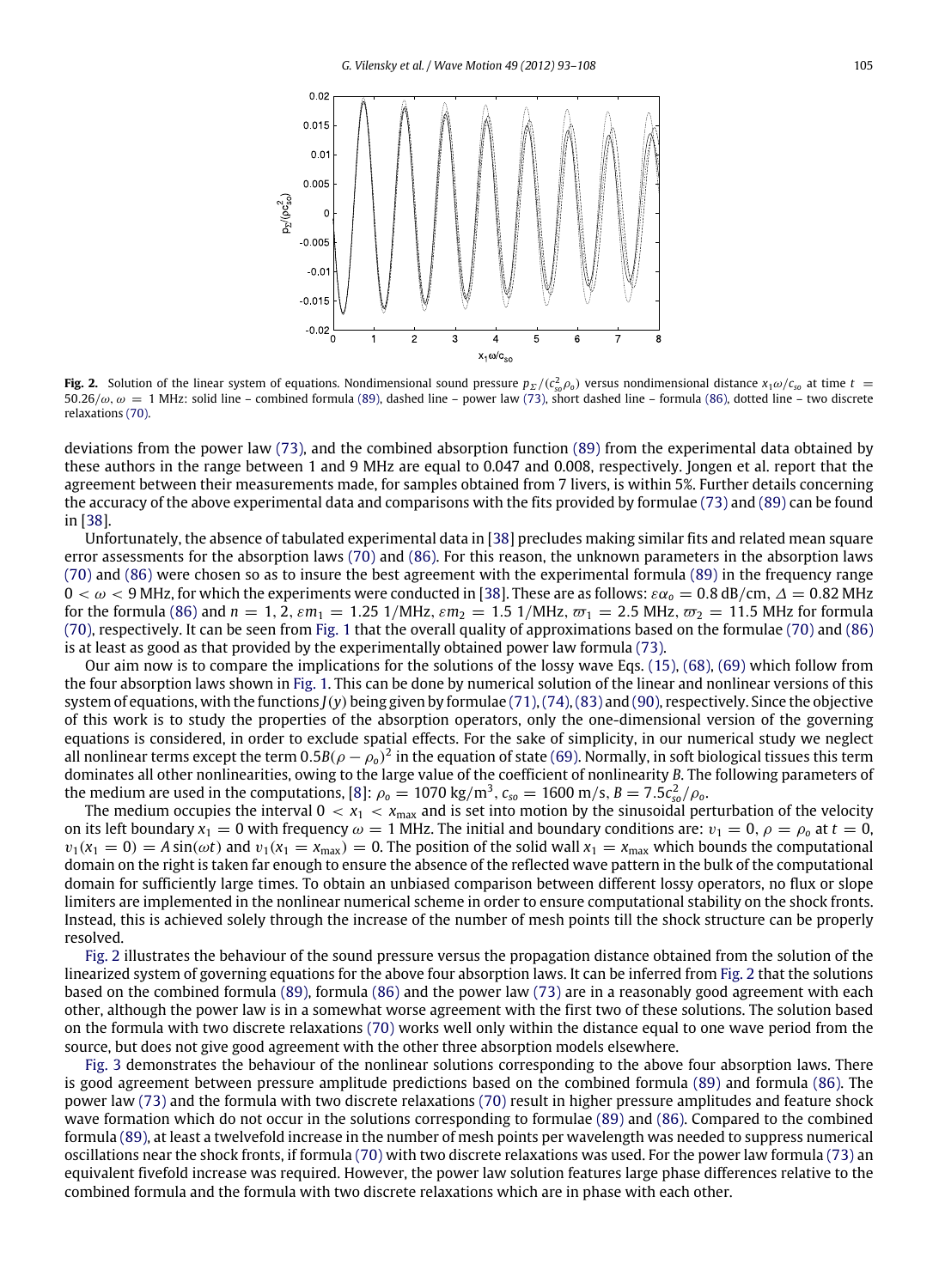<span id="page-13-0"></span>

<span id="page-13-1"></span>**Fig. 3.** Solution of the nonlinear system of equations. Nondimensional sound pressure *p*<sup>Σ</sup> /(*c* 2 *so*ρ*o*) versus nondimensional distance *x*1ω/*cso* at time  $t = 50.26/\omega$ ,  $\omega = 1$  MHz: solid line – combined formula [\(89\),](#page-11-1) dashed line – power law [\(73\),](#page-9-1) short dashed line – formula [\(86\),](#page-11-2) dotted line – two discrete relaxations [\(70\).](#page-9-0)



**Fig. 4.** Comparison of linear and nonlinear solutions based on the combined formula [\(89\).](#page-11-1) Nondimensional sound pressure *p*<sup>Σ</sup> /(*c* 2 *so*ρ*o*) versus nondimensional distance  $x_1\omega/c_{so}$  at time  $t = 50.26/\omega$ ,  $\omega = 1$  MHz: solid line – nonlinear solution, dashed line – linear solution.

[Fig. 4](#page-13-1) features the effects of nonlinearity on the solution. It depicts the sound pressure plots presented in [Figs. 2](#page-12-0) and [3](#page-13-0) for the case of the combined absorption law [\(89\).](#page-11-1) Nonlinear steepening of the wave profiles can be clearly observed. Also visible is the effect of strong nonlinear damping, as would be expected *a priori* from general theoretical considerations [\[2\]](#page-14-20).

Overall, we see that the proposed methodology makes it possible to derive a complete set of equations for modelling the mechanism of absorption in tissue. In terms of numerical modelling, and in the context of HIFU applications, it makes sense to also employ models [\(86\)](#page-11-2) and [\(89\)](#page-11-1) described in Sections [5.3](#page-10-5) and [5.4,](#page-11-5) along with the power law of absorption and the corresponding fractional wave equation. This is especially true bearing in mind that, over a wide range of frequencies, formula [\(89\)](#page-11-1) is excellent agreement with the experimental data, [\[38\]](#page-15-4). Our experience indicates that the combined formula [\(89\)](#page-11-1) can be computationally more favourable for the numerical treatment of acoustic problems with strong nonlinearity.

#### **6. Conclusions**

Accurate theoretical description of acoustic waves in fluids with complex internal structure is not normally possible within the framework of Newtonian fluid dynamics because this does not provide an adequate model of the absorption mechanism. Since the pioneering work of [\[16\]](#page-14-10), it has been recognized that an extension of classical hydrodynamics incorporating the interaction between the macroscopic motion of the fluid and its internal structure is required in order to overcome this difficulty.

This can often be done by the introduction of a finite number of additional parameters characterizing the internal state of the liquid. This must be accompanied by the related modification of the governing hydrodynamic equations, in order to accommodate the additional set of dynamic equations for these new variables in a self-consistent way, [\[24\]](#page-14-17).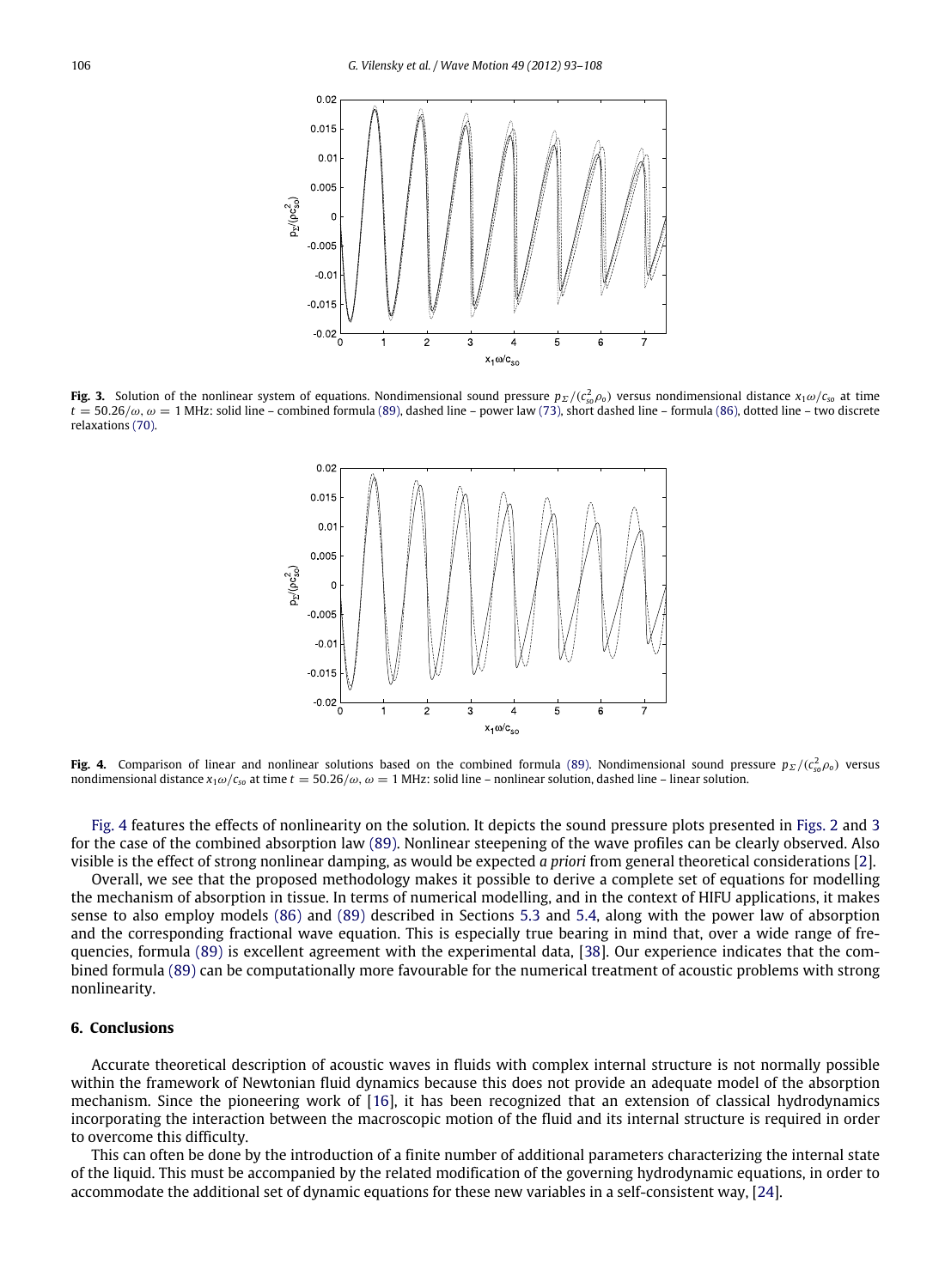However, in media such as biological fluids the situation is more complex. Since 1970, it has been realized that a finite number of internal variables is not sufficient to account for the properties of absorption in biological media, [\[6\]](#page-14-14). Although the concept of a continuous distribution of relaxation degrees of freedom was put forward, over the next forty years no relaxation theory with continuous distribution of relaxation frequencies had been formulated in acoustics.

The main result of this work is that it bridges this theoretical gap. More specifically, the coupled system of governing equations [\(15\)–\(20\),](#page-3-8) [\(25\),](#page-4-3) [\(27\),](#page-4-4) and their linear counterpart [\(33\)–\(37\),](#page-5-2) which link acoustic motion with the dynamic reaction of the internal structure of the fluid to this motion has been formulated in Section [3.](#page-4-0)

In the important case of adiabatic motion, when this system contains only one unknown rheological function *m*<sub>ρ</sub>(τ, ρ, *s*), explicit expressions for this function in terms of the experimentally measurable absorption coefficient as a function of the wave frequency have been derived in Section [4.](#page-5-0) As a result, a closed system of equations of motion can be formulated directly from absorption measurement data on the basis of the proposed theory.

As demonstrated in Section [5,](#page-8-0) the theory presented here incorporates, as its special cases, the classical theory of discrete relaxations and the fractional wave equations recently proposed for biological tissues, [\[9,](#page-14-3)[11–13\]](#page-14-5).

The work presented clarifies the physical nature of the singularity which develops in the fractional wave equations in the case of linear absorption and provides a method for reconstruction of the wave equation corresponding to the regularization procedure described in the literature, [\[36\]](#page-15-2), in order to remove this singularity.

One of the major methodological differences between the present theory and the fractal ladder approach of [\[13\]](#page-14-7), is that the use of a discrete set of internal parameters in [\[13\]](#page-14-7) results in the fact that their theory does not allow for continuous variation of the exponent [\(2\)](#page-1-0) in the power law absorption. The present theory is free from this restriction. It also provides a much wider range of absorption laws than a power law. This feature of the present theory gives a much needed flexibility in the numerical treatment of the problem as has been illustrated by the examples presented in Section [5.](#page-8-0)

#### **Acknowledgement**

The authors gratefully wish to acknowledge the support of the Engineering & Physical Sciences Research Council (EPSRC) via grant number EP/F0257501/1.

#### **References**

- <span id="page-14-0"></span>[1] A.D. Pierce, Acoustics. An Introduction to its Physical Principles and Applications, in: Sunnyside Boulevard, vol. 500, Published by the Acoustical Society of America, Woodbury, New York, 1991, p. 11797.
- <span id="page-14-20"></span>[2] O.V. Rudenko, S.I. Soluyan, Theoretical Foundations of Nonlinear Acoustics, Consultants Bureau, NY, London, 1977.
- <span id="page-14-13"></span>[3] T.D. Rossing (Ed.), Springer Handbook on Acoustics, Springer, 2007.
- <span id="page-14-1"></span>[4] A.I. Nachman, J.F. Smith, R.C. Waag, An equation for acoustic propagation in inhomogeneous media with relaxation losses, J. Acoust. Soc. Am. 88 (3) (1990) 1584–1595.
- <span id="page-14-2"></span>[5] P.-K. Choi, J.-R. Bae, K. Takagi, Ultrasonic spectroscopy in bovine serum albumin solutions, J. Acoust. Soc. Am. 87 (2) (1990) 874–881.
- <span id="page-14-14"></span>[6] H. Pauly, H.P. Schwan, Mechanism of absorption of ultrasound in liver tissue, J. Acoust. Soc. Am. 50 (2B) (1971) 692–699.
- [7] C.R. Hill, J.C. Bamber, G.R. ter Haar (Eds.), Physical Principles of Medical Ultrasonics, second ed., John Wiley & Sons, Ltd., 2004
- <span id="page-14-25"></span>[8] F.A. Duck, Physical Properties of Tissue. A Comprehensive Reference Book, Academic Press, 1990.
- <span id="page-14-3"></span>[9] T.L. Szabo, Time domain wave equations for lossy media obeying a frequency power law, J. Acoust. Soc. Am. 96 (1) (1994) 491–500.
- <span id="page-14-4"></span>[10] W. Chen, S. Holm, Modified Szabo's wave equations for lossy media obeying a frequency power law, J. Acoust. Soc. Am. 114 (5) (2003) 2570–2574.
- <span id="page-14-5"></span>[11] W. Chen, S. Holm, Fractional Laplacian time-space models for linear and nonlinear lossy media exhibiting arbitrary frequency dependency, J. Acoust. Soc. Am. 115 (4) (2004) 1424–1430.
- <span id="page-14-6"></span>[12] M.G. Wismer, finite element analysis of broadband acoustic pulses through inhomogeneous media with power law attenuation, J. Acoust. Soc. Am. 120 (6) (2006) 3493–3502.
- <span id="page-14-7"></span>[13] J.F. Kelly, R.J. McGough, Fractal Ladder Models and Power Law Wave Equations, 2009.
- <span id="page-14-8"></span>[14] S. Holm, R. Sinkus, A unifying fractional wave equation for compressional and shear waves, J. Acoust. Soc. Am. 127 (14) (2010) 542–548.
- <span id="page-14-9"></span>[15] A.S. Dukhin, P.J. Goetz, B. Travers, Use of ultrasound for characterizing dairy products, J. Dairy Sci. 88 (2005) 1320–1334.
- <span id="page-14-10"></span>[16] L.A. Mandelshtam, M.A. Leontovitch, On the theory of sound absorption in fluids, J. Exp. Theor. Phys. 7 (1937) 438.
- <span id="page-14-11"></span>[17] L.D. Landau, E.M. Lifshitz, Fluid Mechanics. Course of Theoretical Physics, vol. 6, Pergamon Press, 1975.
- <span id="page-14-12"></span>[18] J.J. Markham, R.T. Beyer, R.B. Lindsay, Absorption of sound in fluids, Rev. Modern Phys. 23 (4) (1951) 353–407.
- <span id="page-14-15"></span>[19] C.M. Sehgal, J.F. Greenleaf, Ultrasonic absorption and dispersion in biological media: a postulated model, J. Acoust. Soc. Am. 72 (6) (1982) 1711–1718.
- <span id="page-14-16"></span>[20] J. Thorson, M. Biederman-Thorson, Distributed relaxation processes in sensory adaptation, Science 183 (1974) 161–172.
- [21] M.N. Berberan-Santos, E.N. Bodunov, B. Valeur, Luminescence decays with underlying distributions of rate constants: general properties and selected cases, in: Fluorescence of Supermolecules, Polymers, and Nanosystems, in: Springer Ser. Fluoresc., vol. 4, 2008, pp. 67–103.
- [22] R. Klages, G. Radons, I.M. Sokolov (Eds.), Anomalous Transport: Foundations and Applications, Wiley-VCH, 2008.
- [23] A.K. Jonscher, Dielectric Relaxation in Solids, Cheksea Dielectrics Press, London, 1983.
- <span id="page-14-17"></span>[24] V.V. Pokrovskii, The Mesoscopic Theory of Polymer Dynamics, Kluwer Academic Publishers, New York, Boston, Dordrecht, London, Moscow, 2002.
- <span id="page-14-18"></span>[25] R. Hilfer (Ed.), Applications of Fractional Calculus in Physics, World Scientific, 2000.
- <span id="page-14-19"></span>[26] M.A. Isakovitch, General Acoustics, 1973, (in Russian).
- <span id="page-14-21"></span>[27] V.A. Krasilnikov, V.V. Krylov, Introduction to Physical Acoustics, Nauka, Moscow, 1984.
- <span id="page-14-22"></span>[28] Ya.B. Zel'dovich, Yu.P. Raizer, Physics of Shock Waves and High-Temperature Hydrodynamic Phenomena, vol. 2, Academic Press, New York, London, 1967.
- <span id="page-14-23"></span>[29] G. Lebon, D. Jou, J. Casas-Vãzquez, Understanding Non-equilibrium Thermodynamics. Foundations, Applications, Frontiers, Springer-Verlag, Berlin, Heidelberg, 2008.
- <span id="page-14-24"></span>[30] I. Prigogine, Introduction to Thermodynamics of Irreversible Processes, third ed., Interscience Publishers, A Division of J. Wiley & sons, 1955.
- <span id="page-14-26"></span>[31] G. von Doetsch, Anleitung zum Praktischen Gebrauch der Laplace-Transformation, Mit einem Tabellenanhang von Rudolf Herschel. Oldenburg, Munchen, 1961.
- <span id="page-14-27"></span>[32] M.V. Fedoriuk, Asymptotics. Integrals and Series. Handbook Mathematical Library, GRFML Publishers, Moscow, 1987, (in Russian).
- <span id="page-14-28"></span>[33] R. Metzler, J. Klafter, The restaurant at the end of the random walk: recent developments in the description of anomalous transport by fractional dynamics, J. Phys. A: Math. Gen. 37 (2004) R161–R208.